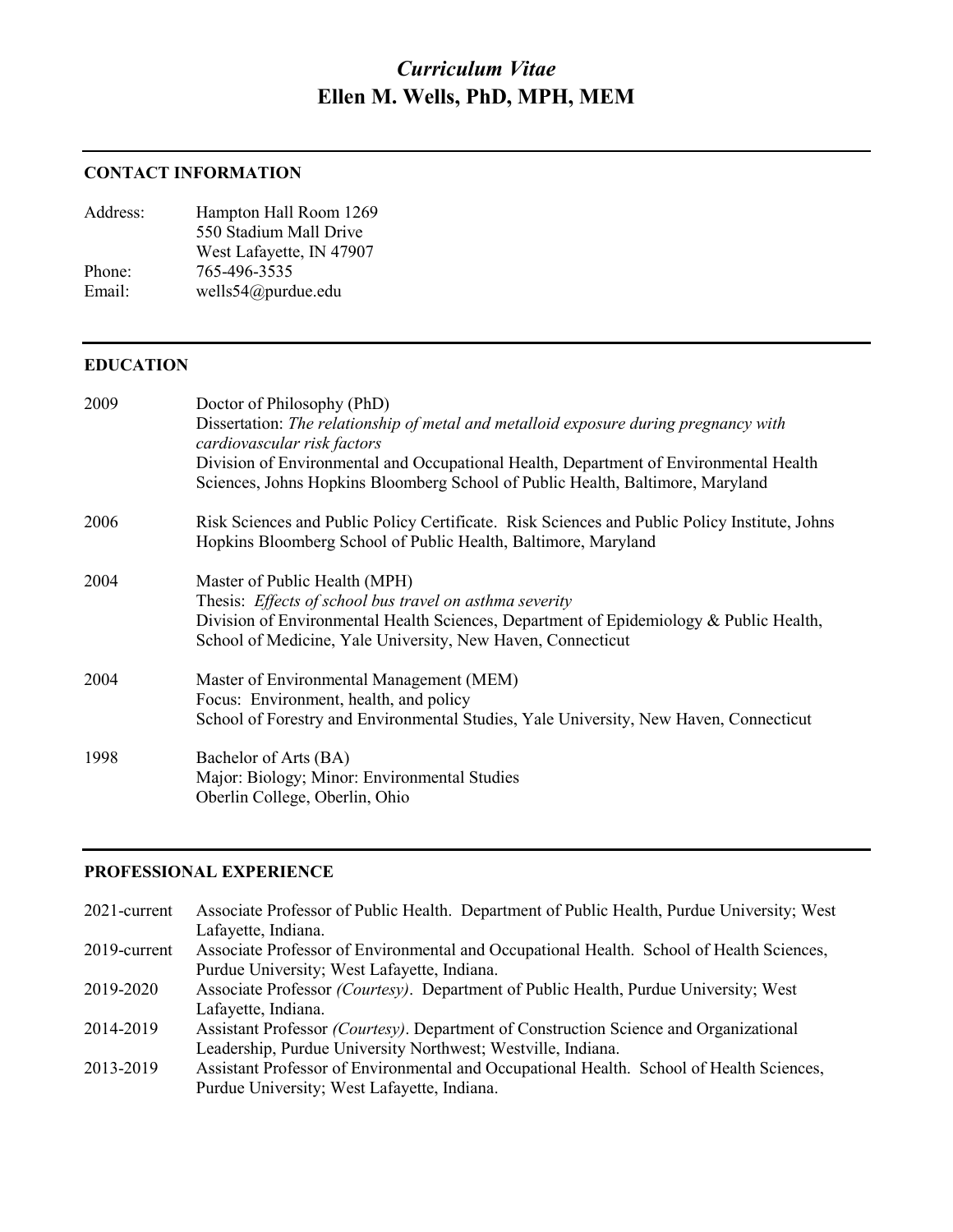| 2012-2013                              | Adjunct Instructor. Department of Epidemiology and Biostatstics, Case Western Reserve<br>University School of Medicine, Cleveland, Ohio                                                                                                                                                                   |
|----------------------------------------|-----------------------------------------------------------------------------------------------------------------------------------------------------------------------------------------------------------------------------------------------------------------------------------------------------------|
| 2009-2013                              | Postdoctoral Scholar. Department of Environmental Health Sciences, Case Western Reserve<br>University School of Medicine, Cleveland, Ohio                                                                                                                                                                 |
| 2009-2013                              | Coordinator, Center for Environmental Health and Human Ecology. Cleveland Museum of<br>Natural History, Cleveland, Ohio                                                                                                                                                                                   |
| 2004-2008                              | Doctoral research and research assistant. Department of Environmental Health Sciences, Johns<br>Hopkins Bloomberg School of Public Health, Baltimore, Maryland.                                                                                                                                           |
| 2005-2006                              | Student Intern. U.S. Environmental Protection Agency (US EPA), National Center for<br>Environmental Economics, Washington, DC                                                                                                                                                                             |
| 2003-2004                              | Masters research (MPH) and research assistant. Center for Perinatal, Pediatric and<br>Environmental Epidemiology (CPPEE), Department of Epidemiology and Public Health, Yale<br>University, New Haven, Connecticut.                                                                                       |
| 2002-2003                              | Student Intern. Urban Resources Initiative, School of Forestry & Environmental Studies, Yale<br>University, New Haven, Connecticut                                                                                                                                                                        |
| Summer 2002                            | Science Staff Intern. Health Effects Institute, Boston, MA                                                                                                                                                                                                                                                |
| 2000-2001<br>1998-2000<br>January 1998 | Project Coordinator. Alliance for the Prudent Use of Antibiotics, Boston, Massachusetts<br>Environmental Management & Training Volunteer. U.S. Peace Corps, Svoge, Bulgaria<br>Undergraduate research (Winter Term Project for Oberlin College). Rainbow Babies &<br>Children's Hospital, Cleveland, Ohio |

# **TEACHING EXPERIENCE**

### *Purdue University (2013-current)*

| Puraue University (2015-current) |                                                                                                                                                                                                                                                                                                                                   |
|----------------------------------|-----------------------------------------------------------------------------------------------------------------------------------------------------------------------------------------------------------------------------------------------------------------------------------------------------------------------------------|
| Instructor                       | SA 10222, International Public Health (2018-2019, study abroad, Dublin)                                                                                                                                                                                                                                                           |
|                                  | SA 10601, Int. Health in London, Edinburgh, Dublin (2016, study abroad)                                                                                                                                                                                                                                                           |
|                                  | HSCI 590, Practical Applications of Epidemiology (2015)                                                                                                                                                                                                                                                                           |
|                                  | HSCI 201, Principles of Public Health Science (2014, 2016-2020)                                                                                                                                                                                                                                                                   |
|                                  | HSCI 345, Introduction to Environmental & Occupational Health Sciences (2014)                                                                                                                                                                                                                                                     |
|                                  | HSCI 547, Environmental Epidemiology (2013-2015) renamed Fundamentals of                                                                                                                                                                                                                                                          |
|                                  | Epidemiology $(2016-2020)$                                                                                                                                                                                                                                                                                                        |
|                                  | ENGL 393/ANTH 393/NRES498, Interdisciplinary Approach to Environmental and                                                                                                                                                                                                                                                        |
|                                  | Sustainability Studies (2019-2020)                                                                                                                                                                                                                                                                                                |
|                                  | HSCI 520, Environmental Health Risk Assessment (2021)                                                                                                                                                                                                                                                                             |
| <b>Guest Lecturer</b>            | HSCI 201, Principles of Public Health Science, "Climate Change and Public Health" (2015);<br>"Epidemiology" and "Healthcare Delivery" (2021).                                                                                                                                                                                     |
|                                  | SCI 360, Great Issues of Science and Society, "Challenges of Epidemics" (2014), "Health<br>Effects of Climate Change" (2015)                                                                                                                                                                                                      |
|                                  | HSCI 101, Introduction to Health Professions, "Epidemiology" (2014-2018, 2020)                                                                                                                                                                                                                                                    |
|                                  | HSCI 575, Introduction to Environmental Health, "Environmental Epidemiology Part 1";<br>"Environmental Epidemiology Part 2" (2014, 2016-2019); "Environmental Epidemiology"<br>(2020).                                                                                                                                            |
|                                  | NUTR 612, Obesity: Behavior, Physiology, and Policy, "Environmental Obesogens" (2013)<br>HSCI 19501, Honors Seminar, "Environmental epidemiology and children's health",<br>"Environmental epidemiology research" (2013, 2014, 2019)<br>HSCI 696, Seminar. "Environmental epidemiology $\&$ children's health: current and future |
|                                  | research"; "BPA and its replacements in pregnant women" (2013, 2015)                                                                                                                                                                                                                                                              |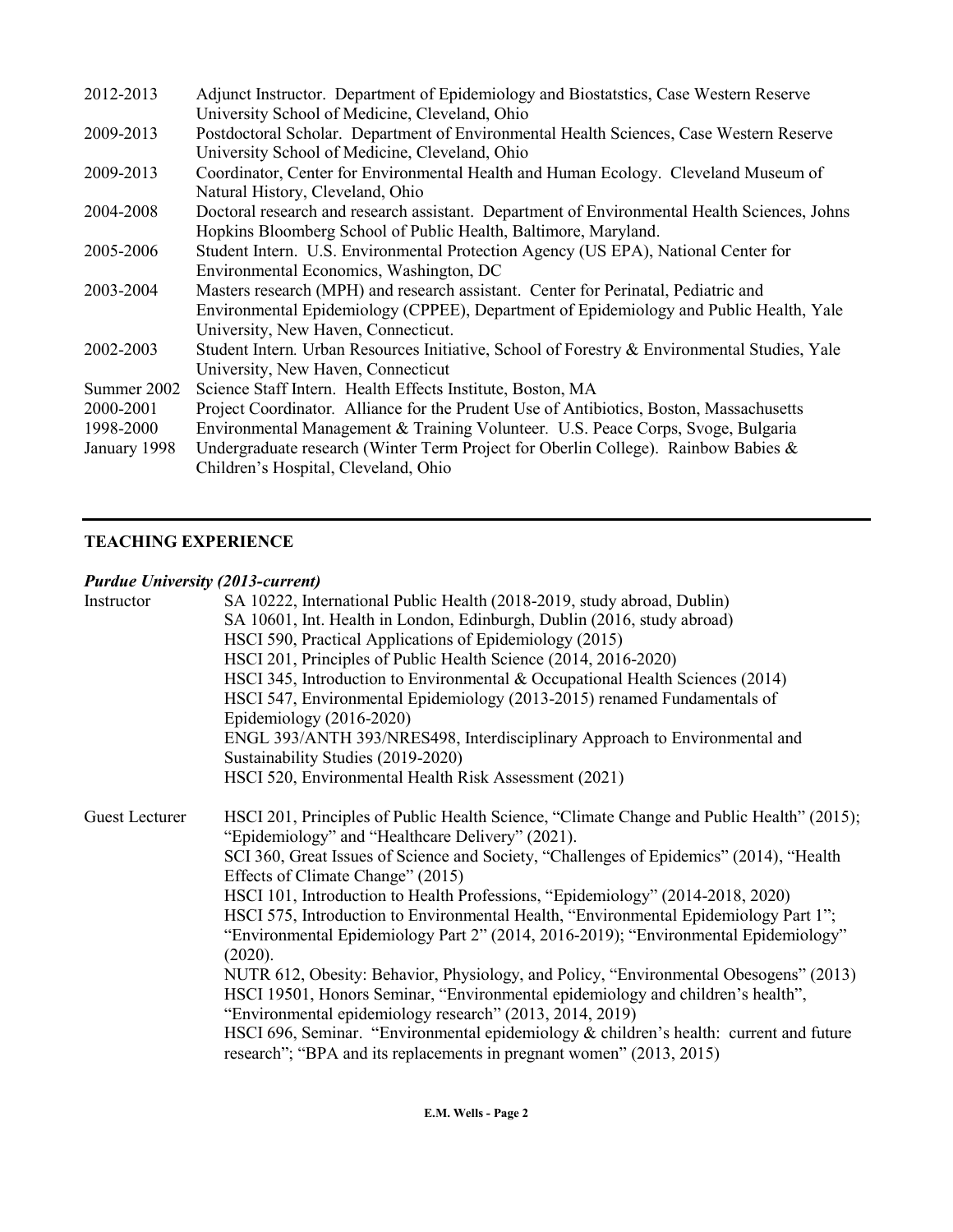| Part 2" (2014-2020);        | HSCI 345, Introduction to Environmental and Occupational Health Sciences. "EPA and<br>Environmental Health Research" (2013-2020); "Metals" and "Exposure Limits and<br>Guidelines" (2014) "Environmental Epidemiology Part 1", "Environmental Epidemiology<br>HSCI 545, Advanced Topics in Exposure Assessment "Exposure Assessment in<br>Environmental Epidemiology" (2017);<br>ILS 595, Introduction to Systematic Review for Health Sciences, "Bias" (2019)<br>PUBH 100, Introduction to Public Health, "Environmental Health" (2020, 2021)<br>PUBH 202, Health in the Time of Pandemics, "Epidemiology - Rates and Media Coverage",<br>"Climate Change and Health" (2020)                                                                                                                                    |
|-----------------------------|------------------------------------------------------------------------------------------------------------------------------------------------------------------------------------------------------------------------------------------------------------------------------------------------------------------------------------------------------------------------------------------------------------------------------------------------------------------------------------------------------------------------------------------------------------------------------------------------------------------------------------------------------------------------------------------------------------------------------------------------------------------------------------------------------------------|
| Visiting scholar mentorship | Yuangzhong Zhou, PhD, visiting scholar (from Zunyi, China), (2015-2016)                                                                                                                                                                                                                                                                                                                                                                                                                                                                                                                                                                                                                                                                                                                                          |
| Postdoctoral scholar mentor | Eric Ward, PhD, $(2017)$<br>Danelle Rolle-McFarland, PhD, (2018)                                                                                                                                                                                                                                                                                                                                                                                                                                                                                                                                                                                                                                                                                                                                                 |
|                             | Graduate student major advisor Danelle Rolle-McFarland, PhD student, (2014-2017)<br>Zainab Hasan, PhD student, (2015-2018)<br>Christelene Horton, PhD student, (2015-2018)<br>Alexander Hughes, MS student, (2015-2017)<br>Spencer Thomas, MS student, (2015-2017)<br>Mahmoud Nour, MS student, (2015-2016)<br>Erick Cleveland, MS student, (2015-2016)<br>Andrea Wilkerson, MS student (2015-2016)<br>Brittany Logsdon, MS student (2015-2016)<br>Kelly Dwyer, MS student (2015-2016)<br>Kelsey Hall, MS student (2016-2017)<br>Tomasz Wilmanski, MPH student, (2017)<br>Amanda Kaiser, PhD student, (2018-2019)<br>Keturah Kiper, PhD student (2018-)<br>Cecelia Chapin, MS student, (2018-2019)<br>Dillon Dishon, MS student (2019-)<br>Jane Muriuki, MS student (2020-)<br>Salma Akhter, PhD student (2021-) |
|                             | Advisory committee member Eric Ward, PhD student (2014-2017)<br>Andrew Fattic, MS student (2015)<br>Katherine Horzman, PhD student (2016)<br>Victoria Leffel, MPH student (2016-2017)<br>Ola Wasel, MPH student (2016-2017) and MS student (2017-2018)<br>Amanda Kaiser, MPH student (2017-2018)<br>Lan Jin, MPH student (2017-2018)<br>Alexandra Bianco, MPH student (2017-2018)<br>Ellen Gundlach, MPH student (2017-2018)<br>Lauren Hagen, MPH student (2017-2018)<br>Rachel Ragland, MPH student (2017-2018)<br>Danelle Rolle-McFarland, MPH student (2017-2018)<br>David Wang, MPH student (2017-2018)<br>Sarah Null, MPH student (2017-2018)<br>Amy Rupp, MPH student (2017-2018)<br>Nickolaus Bairnsfather, MPH student (2017-2018)                                                                       |

**E.M. Wells - Page 3**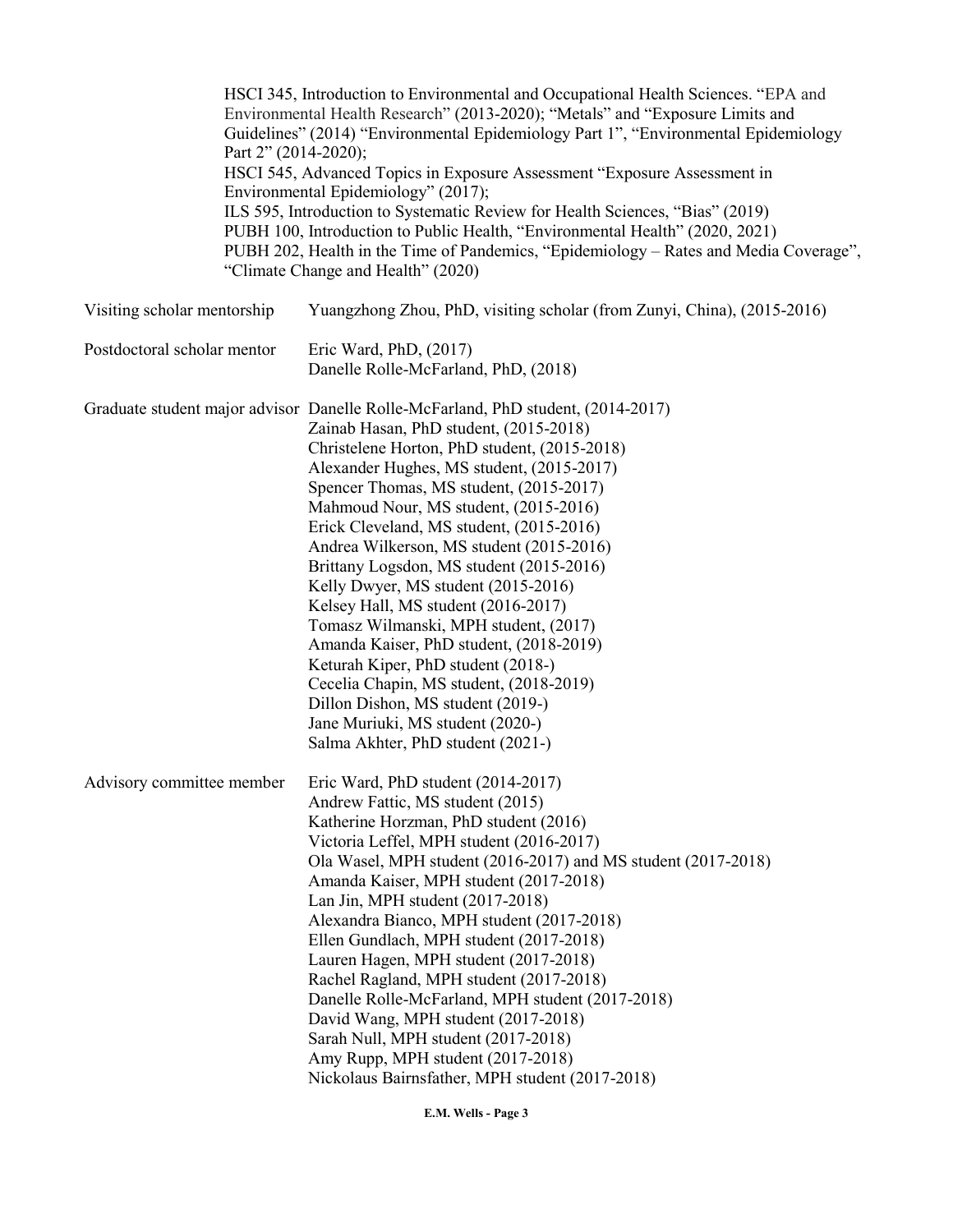|                                                         | Kelly Higgins, MPH student (2017-2018)<br>Kanza Zafar, MPH student (2017-2018)<br>Li Liao, PhD student (2018-)<br>Janiel Ahkin Chin Tai, PhD student (2018-)<br>Ashlee Sheahan, MPH student (2018-2019)<br>Kyle Ostrowski, MS student (2018-2019)<br>Sana Tabbasum, PhD student (2018-)<br>Meredith Cervi, MPH student (2018-2019)<br>Christelene Horton, MPH student (2018-2019)<br>Kasia JayJack, MPH student (2018-2019)<br>Caitlin Shepler, MPH student (2018-2019)<br>Tara Temkar, MPH student (2018-2019)<br>Joshua Brown, MS student (2018-)<br>Dandan Zhang, PhD student (2019-)<br>Gediwon Milky, PhD student (2019-)<br>Angela Collins, MPH student (2019-2020)<br>Melissa Junk, MPH student (2019-2020)<br>Naomi Kilembo, MPH student (2019-2020)<br>Nikole Leigh Miller, MPH student (2019-2020)<br>Taylor Moehling, MPH student (2019-2020)<br>Matthew Paarlberg, MPH student (2019-2020)<br>Sirun Chen, MPH student (2019-2020)<br>David (Tyler) Bobo, MS student (2019-)<br>Jane Muriuki, MS student (2019-2020)<br>Zoe Starkey, MPH student (2020)<br>Cecelia Chapin, MPH student (2020)<br>John Anello, MPH student (2020)<br>Saeed Alqahtani, PhD student (2021)<br>Jung Hyun Lee, PhD student (2021-)<br>Nathan Shoaf, PhD student (2021-) |
|---------------------------------------------------------|---------------------------------------------------------------------------------------------------------------------------------------------------------------------------------------------------------------------------------------------------------------------------------------------------------------------------------------------------------------------------------------------------------------------------------------------------------------------------------------------------------------------------------------------------------------------------------------------------------------------------------------------------------------------------------------------------------------------------------------------------------------------------------------------------------------------------------------------------------------------------------------------------------------------------------------------------------------------------------------------------------------------------------------------------------------------------------------------------------------------------------------------------------------------------------------------------------------------------------------------------------------|
| Graduate research mentor                                | Amy Rupp, MPH student (2018)<br>Patrick Ringwald, MPH student (2019)<br>Hannah Gallion, MPH student (2019)<br>Kristen Walker, MPH student (2020)<br>Ceceila Chapin, MPH student (2020)<br>Dan Phan, MPH student (2020)                                                                                                                                                                                                                                                                                                                                                                                                                                                                                                                                                                                                                                                                                                                                                                                                                                                                                                                                                                                                                                        |
| Undergraduate research mentor Madison Baker (2014-2016) | Claire Wilson (2015-2016)<br>Josephine Miller-Hack (2015)<br>Jiequong Zhou (2015-2017)<br>Meredith Cervi (2017)<br>Hannah Gallion (2017-2019)<br>Meredith Robbins (2018-2021)<br>Claire Jackson (2018-2019)<br>Jonghyeok Lee (2018)<br>Ryan O'Connell (2018-2019)<br>Casey Stoffel (2019)<br>Cara Palakias (2019)<br>Anukriti Aurora (2020)                                                                                                                                                                                                                                                                                                                                                                                                                                                                                                                                                                                                                                                                                                                                                                                                                                                                                                                   |

**E.M. Wells - Page 4**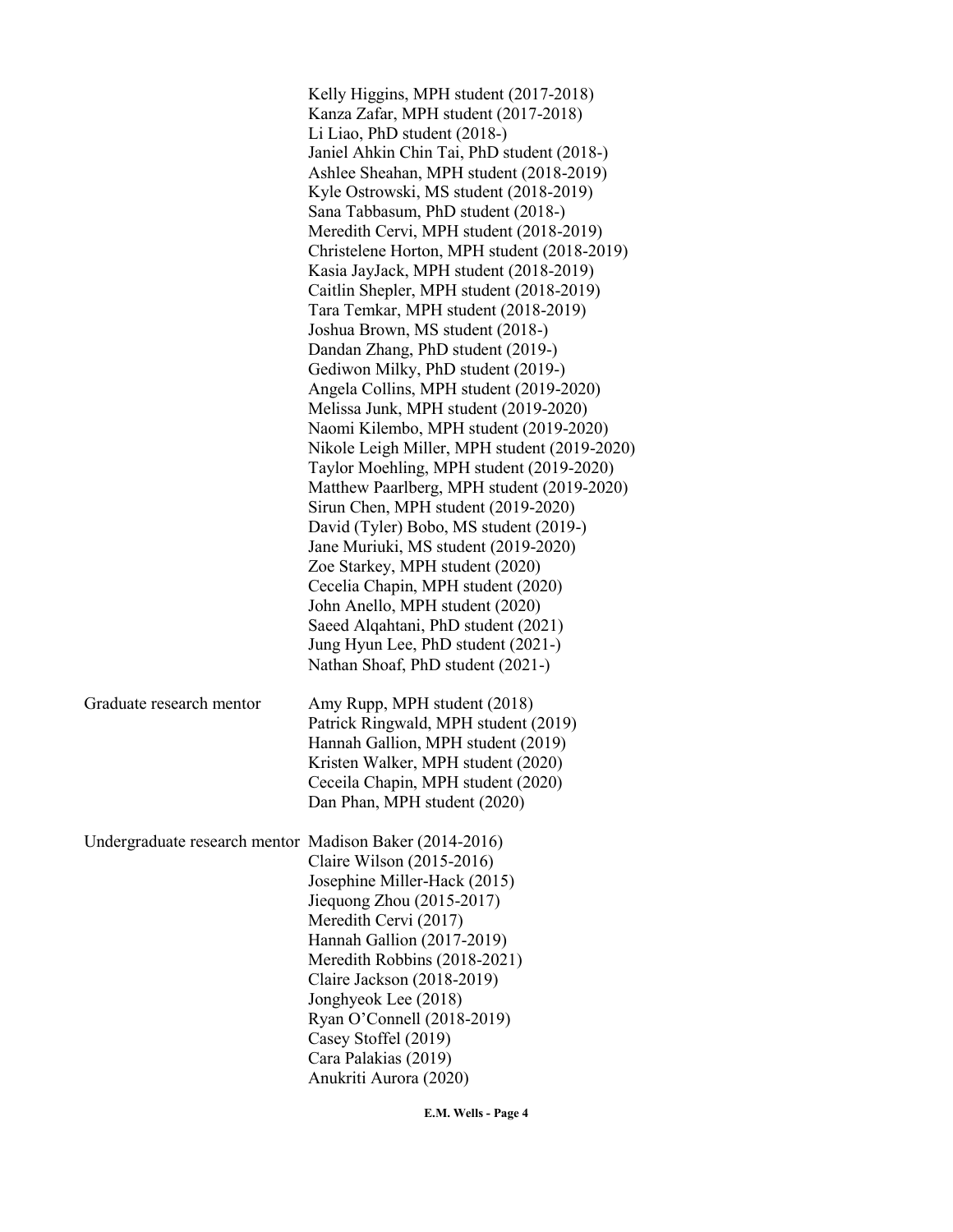Sharon Kulali (2020-) Kenneth Burnell (2020-) Wendi Yuan (2020) Perry Curtis (2021-) Belle Hinshaw (2021-)

#### *Case Western Reserve University School of Medicine (2009-2013)*

| Instructor     | EPBI 490, Epidemiology: Introduction to Theory and Methods (2012)                      |
|----------------|----------------------------------------------------------------------------------------|
| Guest Lecturer | EVHS 429, Introduction to Environmental Health. "Global Environmental Health",         |
|                | "Climate Change and Health", "Environmental Epidemiology", "Water and Health"          |
|                | $(2010 - 2013)$                                                                        |
|                | EPBI 484, Geographic Medicine and Epidemiology. Lectured on "Health effects of         |
|                | Global Climate Change" and coordinated a field trip to the Cleveland Museum of Natural |
|                | History $(2012)$                                                                       |
|                | Small Group Instructor EVHS 249, Introduction to Environmental Health (2010-2013)      |
|                | EPBI 490, Epidemiology: Introduction to Theory and Methods (2009-2010)                 |
| Mentor         | Michaela Koontz, MPH student, advised on independent study course (2013)               |
|                | Connie Tzou, MPH student, served as Capstone Committee Member (2011-2012)              |
|                | Emily Janata, undergraduate summer intern (2010)                                       |

#### *Cleveland Museum of Natural History (2009-2013)*

Instructor "Climate Change and Health: Heat Waves, Zoonoses, and More!" Part of special programming accompanying a climate change exhibit; distance learning (10/2011) and in-person (12/2011) "Environmental Health Basics." Part of the "Back to Basics" certificate program offered by the Cleveland Natural History Museum (3/2011)

#### *Johns Hopkins University (2004-2009)*

| <b>Teaching Assistant</b> | "Environmental and Occupational Law and Policy" Graduate course (2008) |
|---------------------------|------------------------------------------------------------------------|
|                           | "Principles of Environmental Health II" Graduate course (2008)         |
|                           | "Principles of Environmental Health I" Graduate course (2007)          |
|                           | "The Environment and Your Health" Undergraduate course (2006)          |
|                           |                                                                        |

#### *Yale University (2000-2004)*

| <b>Teaching Assistant</b> | "Organic Pollutants and the Environment" Graduate course (2004)           |
|---------------------------|---------------------------------------------------------------------------|
|                           | "Principles of Evolution, Ecology & Behavior" Undergraduate course (2003) |
|                           | "AIDS and Society" Undergraduate course (2002, 2003)                      |

#### **RESEARCH GRANTS**

| <b>Current</b> |                                                                      |
|----------------|----------------------------------------------------------------------|
| 2017-2022      | United States Centers for Disease Control and Prevention/NIOSH (T03) |
|                | Role: Principal Investigator                                         |
|                | Title: Occupational Health and Safety Training Grant                 |
| 2018-2021      | <b>Showalter Trust Research Grant</b>                                |
|                | Role: Principal Investigator                                         |
|                | Title: Metal contamination and children's health in East Chicago     |
| 2019-2021      | Purdue University "Big Idea Challenge 2.0"                           |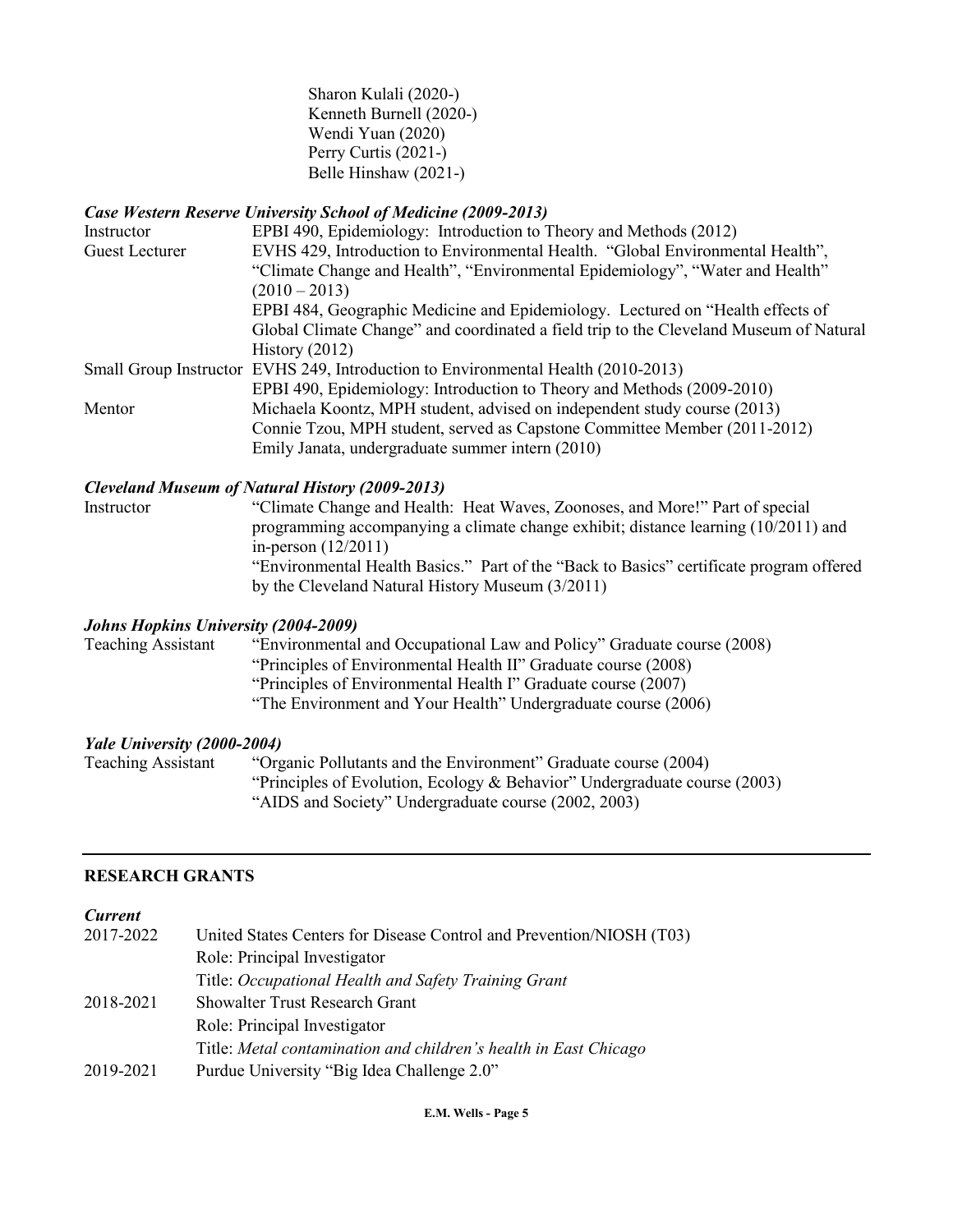| 2019-2021        | Role: Co-Investigator (PI: Kelleher)<br>Title: From Cell Cultures to Community Cultures: Bringing Precision Health to Autism,<br>Grand Challenges in Neuroscience<br>Role: Co-Investigator<br>Title: Elucidation of the environmental and genetic risk factors that underlie the pathogenesis of |
|------------------|--------------------------------------------------------------------------------------------------------------------------------------------------------------------------------------------------------------------------------------------------------------------------------------------------|
| 2021-2022        | Parkinson's disease subtypes in Indiana<br>Purdue University -- Instructional Equipment Program<br>Role: Principal Investigator                                                                                                                                                                  |
|                  | Title: Field portable XRF for Occupational and Environmental Health Sciences Instruction                                                                                                                                                                                                         |
| <b>Completed</b> |                                                                                                                                                                                                                                                                                                  |
| 2017-2019        | Purdue University Center for the Environment (C4E) Seed Grant                                                                                                                                                                                                                                    |
|                  | Role: MPI (with Freeman, Acharya)                                                                                                                                                                                                                                                                |
|                  | Title: Establishment of a community-academic partnership to promote environmental and<br>community health in Indiana.                                                                                                                                                                            |
| 2017-2018        | Purdue Core Facility Research Equipment Program                                                                                                                                                                                                                                                  |
|                  | Role: Co-Investigator (PI: Dydak)                                                                                                                                                                                                                                                                |
|                  | Title: Acquisition of a MARS6 Microwave Digestion System                                                                                                                                                                                                                                         |
| 2014-2017        | United States National Institutes of Health/NIOSH (R21)                                                                                                                                                                                                                                          |
|                  | Role: Co-investigator (PI: Nie)                                                                                                                                                                                                                                                                  |
|                  | Title: Bone manganese as a biomarker for early diagnosis of manganese neurotoxicity in                                                                                                                                                                                                           |
|                  | occupationally exposed workers                                                                                                                                                                                                                                                                   |
| 2011-2017        | United States National Institutes of Health/NIEHS ONES R01 ES020529                                                                                                                                                                                                                              |
|                  | Role: Co-Investigator (PI: Dydak)                                                                                                                                                                                                                                                                |
|                  | Title: Neuroimaging for Early Diagnosis of Manganese Toxicity in Humans and Rodents                                                                                                                                                                                                              |
| 2016-2017        | Purdue I2D Lab Seed Grant Program                                                                                                                                                                                                                                                                |
|                  | Role: Co-PI (PI: Boor)                                                                                                                                                                                                                                                                           |
|                  | The Nandi Clean Kitchen Study                                                                                                                                                                                                                                                                    |
| 2015             | Purdue University: PRF Summer Research Grants                                                                                                                                                                                                                                                    |
|                  | Role: Principal Investigator                                                                                                                                                                                                                                                                     |
|                  | Title: Impact of co-exposures to metals on manganese neurotoxicity                                                                                                                                                                                                                               |
| 2015-2016        | Purdue University Cluster Hire Community Building Proposal                                                                                                                                                                                                                                       |
|                  | Role: Co-investigator (PI: Bailey)                                                                                                                                                                                                                                                               |
|                  | Title: Public Health Chronic Disease Prevention Faculty Cluster                                                                                                                                                                                                                                  |
| 2015-2016        | University of Michigan ERC (NIOSH Pilot Project Research Training Grant)                                                                                                                                                                                                                         |
|                  | Role: Principal Investigator<br>Title: Impact of welding material and exposure controls on manganese exposure and olfactory                                                                                                                                                                      |
|                  | function: a natural experiment                                                                                                                                                                                                                                                                   |
| 2014-2015        | University of Illinois, Chicago ERC (NIOSH Pilot Project Research Training Grant)                                                                                                                                                                                                                |
|                  | Role: Principal Investigator                                                                                                                                                                                                                                                                     |
|                  | Title: Impact of co-exposure to metals on manganese neurotoxicity                                                                                                                                                                                                                                |
| 2014-2015        | Purdue University: HHS International Travel Grant 2014-2015                                                                                                                                                                                                                                      |
|                  | Role: Principal Investigator                                                                                                                                                                                                                                                                     |
|                  | Title: Research planning at Zunyi Medical College, Zunyi, China                                                                                                                                                                                                                                  |
| 2014-2015        | Purdue University: 2014-15 Laboratory & University Core Facility Research Equipment Program                                                                                                                                                                                                      |
|                  | Role: Co-Investigator (PI: Nie)                                                                                                                                                                                                                                                                  |

**E.M. Wells - Page 6**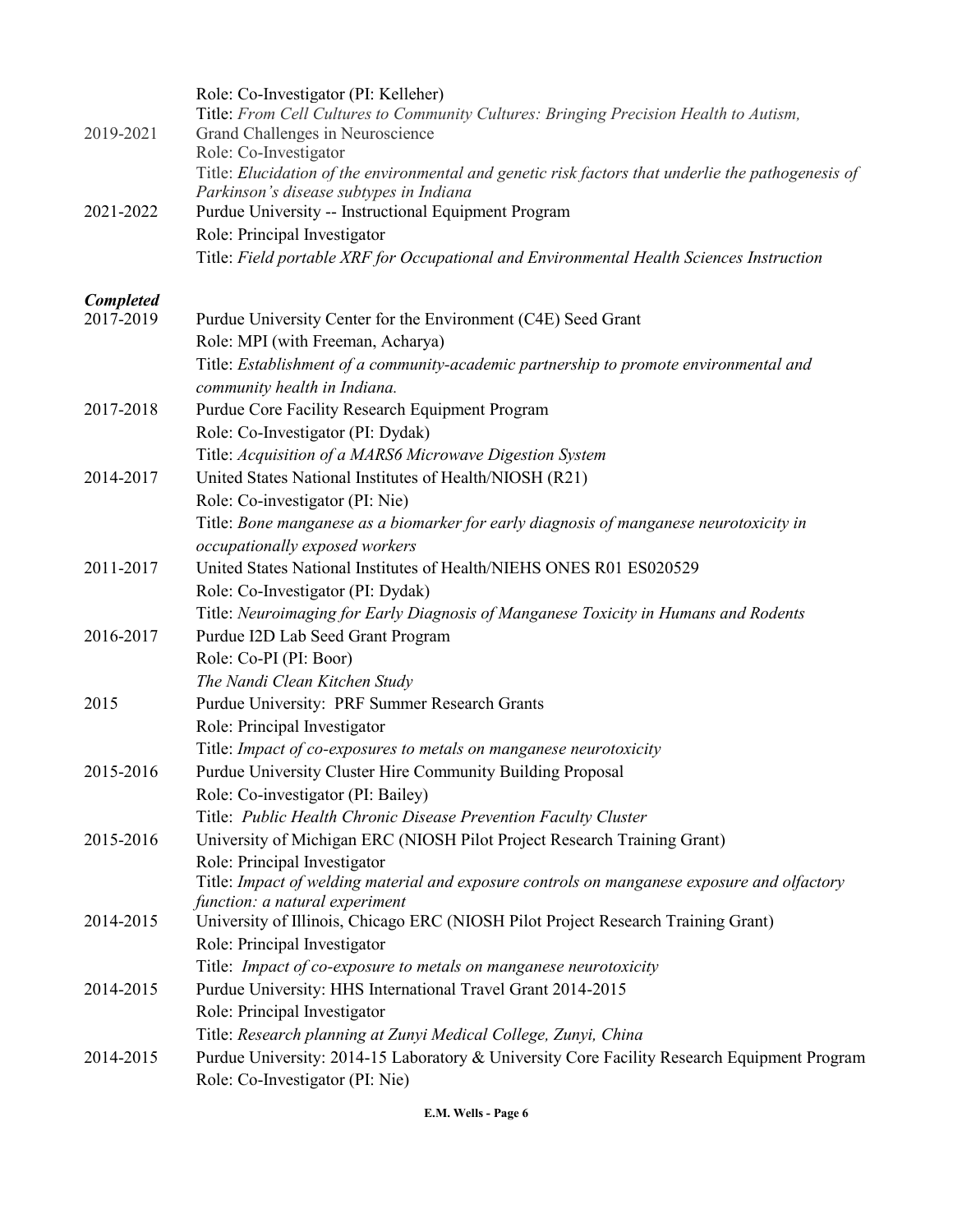| Title: Deuterium-deuterium (DD) based Compact Neutron Generator                                |
|------------------------------------------------------------------------------------------------|
| United States National Institutes of Health/NIOSH (Training Grant)                             |
| Role: Co-investigator (PI: Rosenthal)                                                          |
| Title: Occupational and Environmental Health Training Grant                                    |
| Department of Housing and Urban Development                                                    |
| Role: Co-Investigator (PI: Greenberg, Environmental Health Watch)                              |
| Title: Remote monitoring of home air quality for comparison of Energy Star and Deep Energy     |
| retrofits                                                                                      |
| National Institutes of Health (National Children's Study)                                      |
| Role: Co-Investigator (PI: Dearborn)                                                           |
| Title: Development of a remote sensing technology for indoor air quality monitoring within the |
| National Children's Study.                                                                     |
| Environmental Protection Agency, Science to Achieve Results Doctoral Fellowship                |
| Role: Fellow (Advisor: Goldman)                                                                |
| Title: The effects of heavy metal exposures during pregnancy on maternal and infant health     |
|                                                                                                |

### **FELLOWSHIPS, HONORS, AWARDS**

#### *Fellowships*

| 2017-2020 | Oak Ridge Institute for Science and Education (ORISE) Faculty Fellow, Environmental       |
|-----------|-------------------------------------------------------------------------------------------|
|           | Protection Agency                                                                         |
| 2011      | Reach the Decision Makers Fellowship. Program on Reproductive Health and the Environment, |
|           | University of California, San Francisco.                                                  |
| 2006-2009 | Science to Achieve Results (STAR) Fellowship. US EPA (See research grants)                |

#### *Honors and awards*

| Workshop for Postdocs Transitioning to Independent Positions. National Institutes of Health,<br>National Institute of General Medical Sciences. March 12-13, 2012. Bethesda, Maryland. |
|----------------------------------------------------------------------------------------------------------------------------------------------------------------------------------------|
| Student Travel Award. PPTOXII: Role of Environmental Stressors in the Developmental Origins                                                                                            |
| of Disease (Prenatal Programming and Toxicology; Society of Toxicology). December 7–10,                                                                                                |
| 2009; Miami Beach, Florida.                                                                                                                                                            |
| Scientific and Technological Achievement Award, Honorable Mention. United States                                                                                                       |
| Environmental Protection Agency. For: Environ Health Perspect 115(3):410-5.                                                                                                            |
| $3rd$ Annual Summer Institute on Reproductive and Perinatal Epidemiology. The United States                                                                                            |
| National Institutes of Health and the Canadian Institutes of Health Research. 29 July-4 August                                                                                         |
| 2007. Bromont, Quebec.                                                                                                                                                                 |
| Yankee Conference Scholarship. Connecticut Environmental Health Association, Hartford,                                                                                                 |
| Connecticut.                                                                                                                                                                           |
| Kaarlo Mackey Award. Cleveland Heights High School (Instrumental Music), Cleveland                                                                                                     |
| Heights, Ohio.                                                                                                                                                                         |
| Outstanding Journalist Award. Cleveland Heights High School (Journalism), Cleveland Heights,                                                                                           |
| Ohio.                                                                                                                                                                                  |
|                                                                                                                                                                                        |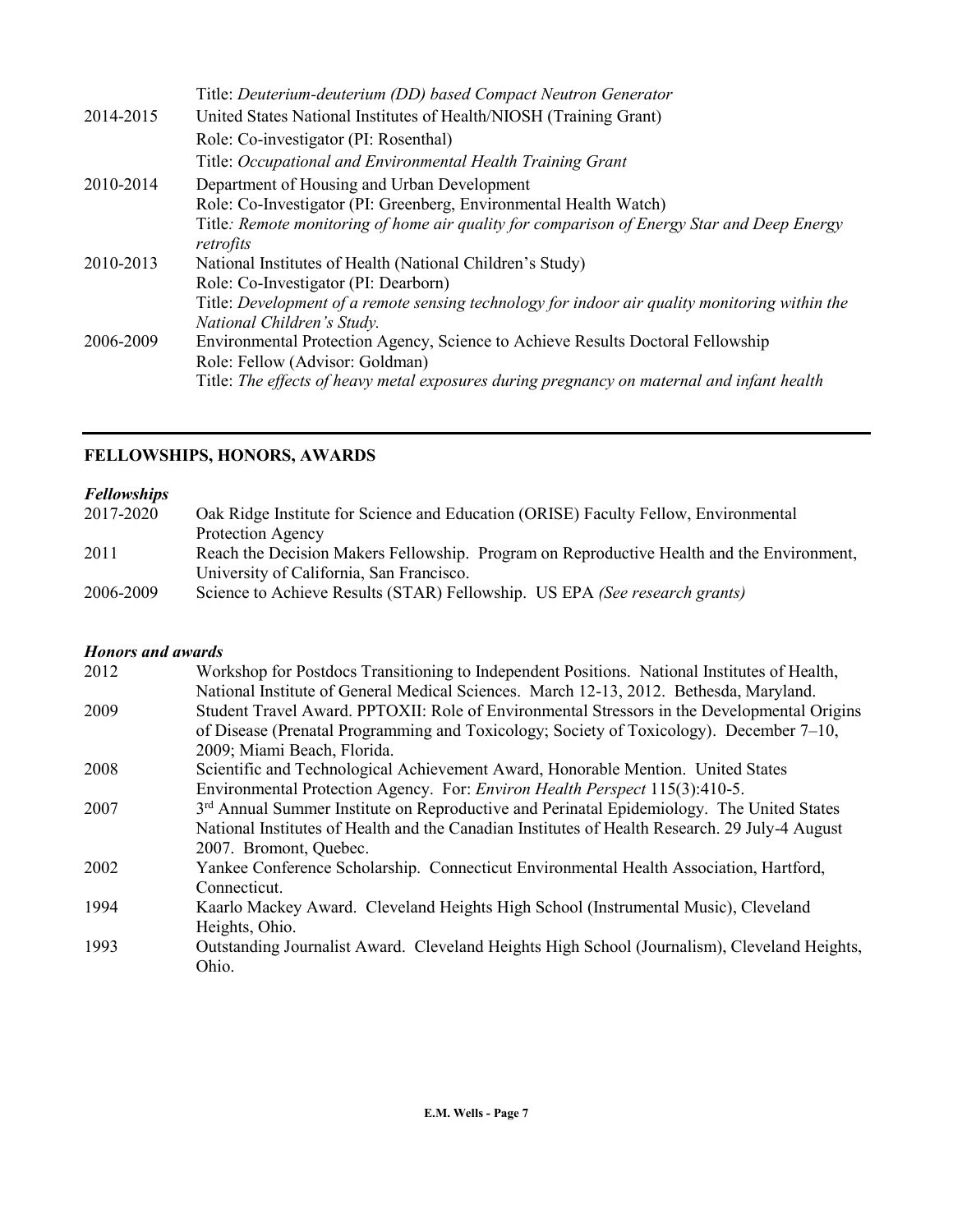# **PUBLICATIONS**

### *Peer-reviewed journal articles*

*\*Authors provided equal contribution. Students, postdocs, and visiting scholars mentored by Dr. Wells are underlined.*

- 1. Ringwald P, Chapin C, Iceman C, Tighe ME, Sisk M, Peaslee GF, Peller J, **Wells EM**. 2021. Characterization and within-site variation of environmental metal concentrations around a contaminated site using a community-engaged approach. *Chemosphere*. doi: [10.1016/j.chemosphere.2021.129915.](https://doi.org/10.1016/j.chemosphere.2021.129915)
- *2.* Zhang X, Specht AJ, **Wells EM**, Weisskopf MG, Weuve J, Nie\* LH. 2021. Evaluation of a portable XRF device for in vivo quantification of lead in bone among a US population. *Science of the Total Environment*. Jan; 753:123451. doi[:10.1016/j.scitotenv.2020.142351.](https://pubmed.ncbi.nlm.nih.gov/33207470/)
- *3.* Filippelli G, Freeman J, Gibson J, Jay S, Moreno-Madrinan M, Ogashawara I, Rosenthal F, **Wells EM**. 2020. Climate change impacts on human health at an actionable scale: a state-level assessment of Indiana, USA. *Climatic Change.* doi: [10.1007/s10584-020-02710.](https://link.springer.com/article/10.1007/s10584-020-02710-9)
- 4. **Wells EM**, Kopylev L, Nachman R, Radke EG, Segal D. 2020. Seafood, wine, rice, vegetables, and other food items associated with mercury biomarkers among seafood and non-seafood consumers: NHANES 2011- 2012. *Journal of Exposure Science and Environmental Epidemiology*. May;30(3):504-514. doi: [10.1038/s41370-020-0206-6.](https://pubmed.ncbi.nlm.nih.gov/32015433/)
- 5. Hasan Z, Rolle-McFarland D, Liu Y, Zhou J, Mostafaei F, Li Y, Fan Q, Zhou Y, Zheng W, Nie LH, **Wells EM**. 2020. Characterization of bone aluminum, a potential biomarker of cumulative exposure, within an occupational population from Zunyi, China. *Journal of Trace Elements in Health and Disease.* 59:126469. doi: [10.1016/j.jtemb.2020.126469](https://www.sciencedirect.com/science/article/pii/S0946672X19305875?via%3Dihub)
- 6. Edmonson DA, Ma RE, Yeh CL, Ward E, Snyder S, Azizi E, Zauber SE, **Wells EM**, Dydak U. 2020. Reversibility of neuroimaging markers influenced by lifetime occupational manganese exposure. Toxicological Sciences. 172(1):181–190. doi: [10.1093/toxsci/kfz174.](https://www.ncbi.nlm.nih.gov/pubmed/?term=10.1093%2Ftoxsci%2Fkfz174)
- 7. Horton CJ, Acharya L, **Wells EM**. 2019. Length of time in the United States as a predictor of adolescent and adult blood lead levels. *BMJ Open*. 9(7): e027628. doi: [10.1136/bmjopen-2018-027628.](https://www.ncbi.nlm.nih.gov/pubmed/?term=10.1136%2Fbmjopen-2018-027628)
- 8. Horton CJ, Weng H-Y, **Wells EM**. 2019. Association between blood lead level and subsequent Alzheimer's disease mortality. *Environmental Epidemiology* 3(3):e045. doi: 10.1097/EE9.[0000000000000045](https://www.ncbi.nlm.nih.gov/pubmed/?term=10.1097%2FEE9.0000000000000045).
- 9. Rolle-McFarland D, Liu Y, Mostafaei F, Zauber SE, Zhou Y, Li Y, Fan Q, Zheng W, Nie LH, \* **Wells EM**. \* 2019. The association of bone, fingernail and blood manganese with cognitive and olfactory function in Chinese workers. *Science of the Total Environment*. 666:1003-1010. doi: [10.1016/j.scitotenv.2019.02.208.](https://www.ncbi.nlm.nih.gov/pubmed/30970467)
- 10. Rolle-McFarland D, Liu Y, Mostafaei F, Zhou J, Zhou Y, Li Y, Fan Q, Zheng W, Nie LH,\* **Wells EM**.\* 2018. Development of a cumulative exposure index (CEI) for manganese and comparison with bone manganese and other biomarkers of manganese exposure*. International Journal of Environmental Research and Public Health*. 15:1341. doi: [10.3390/iherph15071341.](http://www.mdpi.com/1660-4601/15/7/1341)
- 11. Liu Y, Rolle-McFarland D, Mostafaei F, Zhou Y, Li Y, Zheng W, **Wells EM,\*** Nie LH.\* 2018. *In vivo* neutron activation analysis of bone manganese in workers. *Physiological Measurement*. 39:035003. doi: [10.1088/1361-6579/aaa749.](https://doi.org/10.1088/1361-6579/aaa749)
- 12. **Wells EM**, Liu Y, Rolle-McFarland D, Mostafaei F, Zheng W, Nie LH. 2018*. In vivo* measurement of bone manganese and association with manual dexterity: a pilot study. *Environmental Research* 160:35-38. doi: [10.1016/j.envres.2017.09.016.](https://www.ncbi.nlm.nih.gov/pubmed/28961467)
- *13.* **Wells EM.** 2017. Evidence regarding the impact of conflicts of interest on environmental and occupational health research. *Current Environmental Health Reports* 4(2):109-118. doi: [10.1007/s40572-017-0139-y.](https://link.springer.com/article/10.1007%2Fs40572-017-0139-y) *[Invited article]*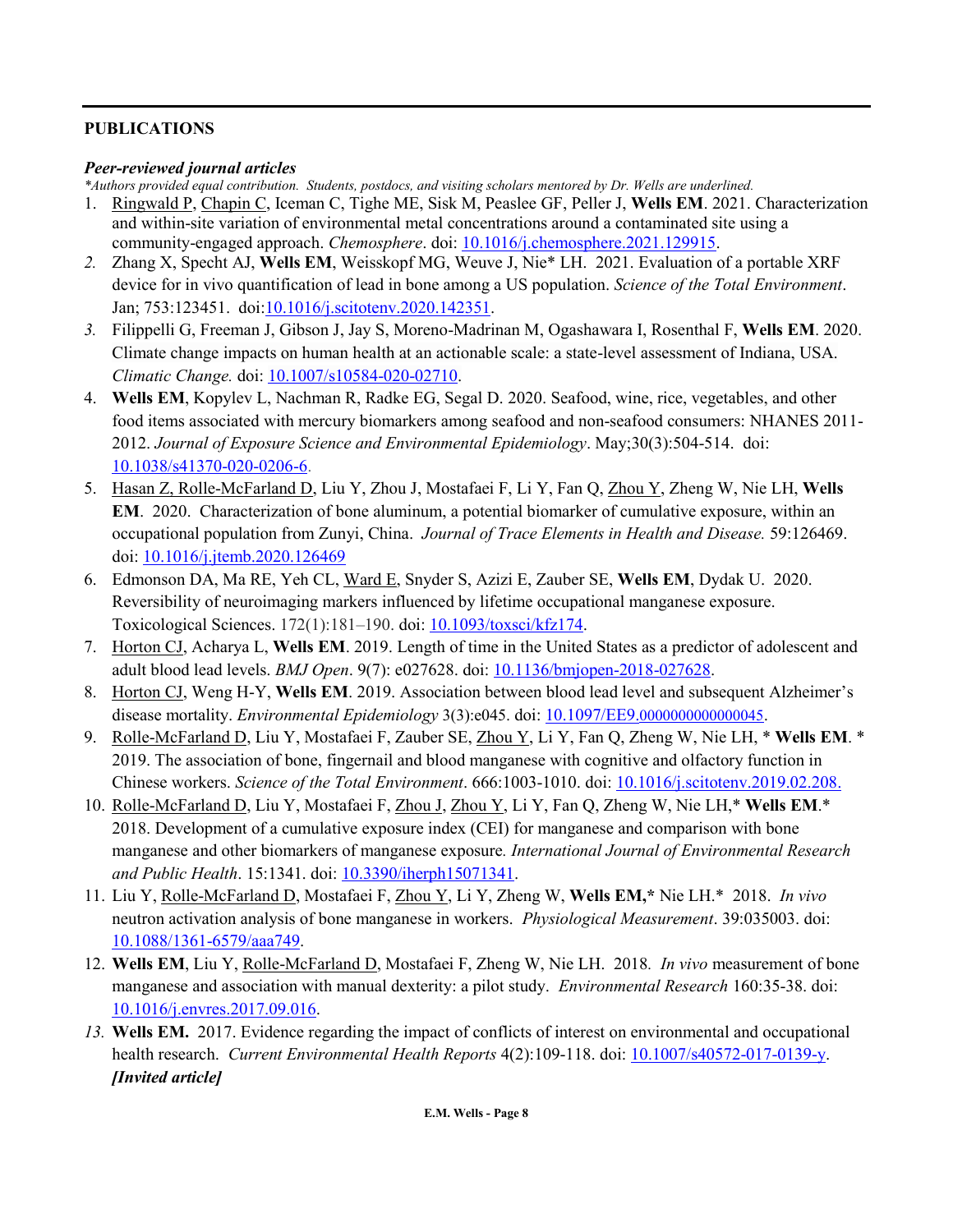- 14. **Wells EM**, Herbstman JB, Lin YH, Hibbeln J, Halden RU, Witter FR, Goldman LR. 2017. Methyl mercury, but not inorganic mercury, associated with higher blood pressure during pregnancy. *Environmental Research*. 154:247-252. doi: [10.1016/j.envres.2017.01.013](http://www.sciencedirect.com/science/article/pii/S0013935116305953)
- 15. Shen X, Wang R, Yu N, Shu Y, Li H, Ziong C, Li Y, **Wells EM\***, Zhou Y.\* 2016. Reference ranges and association of age and lifestyle characteristics with testosterone, sex hormone binding globulin, and luteinizing hormone among 1166 Western Chinese men. *PLoS ONE* 11(10):e0164116. [doi:10.1371/journal.pone.0164116.](http://journals.plos.org/plosone/article?id=10.1371/journal.pone.0164116)
- 16. **Wells EM**, Herbstman JB, Lin YH, Jarrett J, Verdon C, Ward C, Caldwell KL, Hibbeln JR, Witter FR, Halden RU, Goldman LR. 2016. Cord blood methylmercury and fetal growth outcomes in Baltimore newborns: potential confounding and effect modification by omega-3 fatty acids, selenium, and sex. *Environmental Health Perspectives* 124:373-379. [doi:10.1289/ehp.1408596](http://ehp.niehs.nih.gov/1408596/)*.*
- 17. **Wells EM,** Berges M, Metcalf M, Kinsella A, Foreman K, Dearborn DG, Greenberg S. 2015. Indoor air quality and occupant comfort in homes with deep versus conventional energy efficiency renovations. *Building and Environment.* 93(2):331-338. [doi:10.1016/j.buildenv.2015.06.021.](http://www.sciencedirect.com/science/article/pii/S0360132315300354)
- *18.* Lee HJ, Bakulski KM, Feinberg JI, **Wells EM**, Brown S, Herbstman JB, Witter FR, Halden RU, Caldwell K, Mortensen ME, Moye Jr. J, Caulfield LE, Pan Y, Tollerud DJ, Goldman LR, Feinberg AP, Fallin MD. 2015. Prenatal mercury concentration is associated with changes in DNA methylation at *TCEANC2* in newborns. *International Journal of Epidemiology* [doi:10.1093/ije/dyv032](http://www.ncbi.nlm.nih.gov/pubmed/25906783)
- 19. **Wells EM**, Navas-Acien A, Apelberg BJ, Herbstman JB, Jarrett JM, Lin YH, Verdon CP, Ward C, Caldwell KL, Hibbeln JR, Halden RU, Witter FR, Goldman LR. 2014. Association of selenium and copper with lipids in umbilical cord blood. *Journal of Developmental Origins of Health and Disease* 5(4):281-287. [doi:](http://www.ncbi.nlm.nih.gov/pubmed/24965134)  [10.1017/S2040174414000233](http://www.ncbi.nlm.nih.gov/pubmed/24965134)
- *20.* **Wells EM**, Jackson LW, Koontz M. 2014. Association between bisphenol A and waist-to-height ratio among children: NHANES 2003-2010. *Annals of Epidemiology* 24:165-167. [doi:](http://www.ncbi.nlm.nih.gov/pubmed/23830935)  [10.1016/j.annepidem.2013.06.002](http://www.ncbi.nlm.nih.gov/pubmed/23830935)
- 21. **Wells EM**, Bonfield T, Dearborn DG, Jackson LW. 2014. The relationship of blood lead with immunoglobulin E, eosinophils, and asthma among children: NHANES 2005-2006. *International Journal of Hygiene and Environmental Health* 217:196-204. [doi: 10.1016/j.ijheh.2013.04.010.](http://www.ncbi.nlm.nih.gov/pubmed/23726529)
- 22. **Wells EM**, Dearborn DG, Jackson LW. 2012. Activity change in response to bad air quality, National Health and Nutrition Examination Survey, 2007-2010. *PLoS ONE* 7(11): e50526. [doi:](http://journals.plos.org/plosone/article?id=10.1371/journal.pone.0050526)  [10.1371/journal.pone.0050526.](http://journals.plos.org/plosone/article?id=10.1371/journal.pone.0050526)
- 23. Lin YH, Salem N Jr, **Wells EM**, Zhou W, Loewke JD, Brown JA, Lands WEM, Goldman LR, Hibbeln JR. 2012. Automated high-throughput fatty acid analysis of umbilical cord serum and application to an epidemiological study. *Lipids.* 47:527-539. [doi: 10.1007/s11745-012-3661-6.](http://www.ncbi.nlm.nih.gov/pubmed/22430941)
- 24. **Wells EM**, Goldman LR, Jarrett JM, Apelberg BA, Herbstman JB, Caldwell KL, Halden RU, Witter FR. 2012. Selenium and maternal blood pressure during childbirth. *Journal of Exposure Science and Environmental Epidemiology* 22:191-197. [doi:10.1038/jes.2011.42.](http://www.ncbi.nlm.nih.gov/pubmed/22108761)
- 25. **Wells EM**, Navas-Acien A, Herbstman JB, Apelberg BA, Silbergeld EK, Caldwell KL, Jones RL, Halden RU, Witter FR, Goldman LR. 2011. Low level lead exposure and elevated blood pressure during pregnancy. *Environmental Health Perspectives* 119:664-669. [doi:10.1289/ehp.1002666.](http://ehp.niehs.nih.gov/1002666/)
- 26. **Wells EM,** Jarrett JM, Lin YH, Caldwell KL, Hibbeln JR, Apelberg BJ, Herbstman JB, Halden RU, Witter FR, Goldman LR. 2011. Body burdens of mercury, lead, selenium and copper among Baltimore newborns. *Environmental Research* 111: 411-417*.* [doi:10.1016/j.envres.2010.12.009.](http://www.ncbi.nlm.nih.gov/pubmed/21277575)
- 27. Woodruff TJ, **Wells EM**, Holt EW, Burgin DE, Axelrad DA. 2007. Estimating ambient acrolein across the United States. *Environmental Health Perspectives* 115(3):410-5. [doi: 10.1289/ehp.9467.](http://www.ncbi.nlm.nih.gov/pmc/articles/PMC1849926/)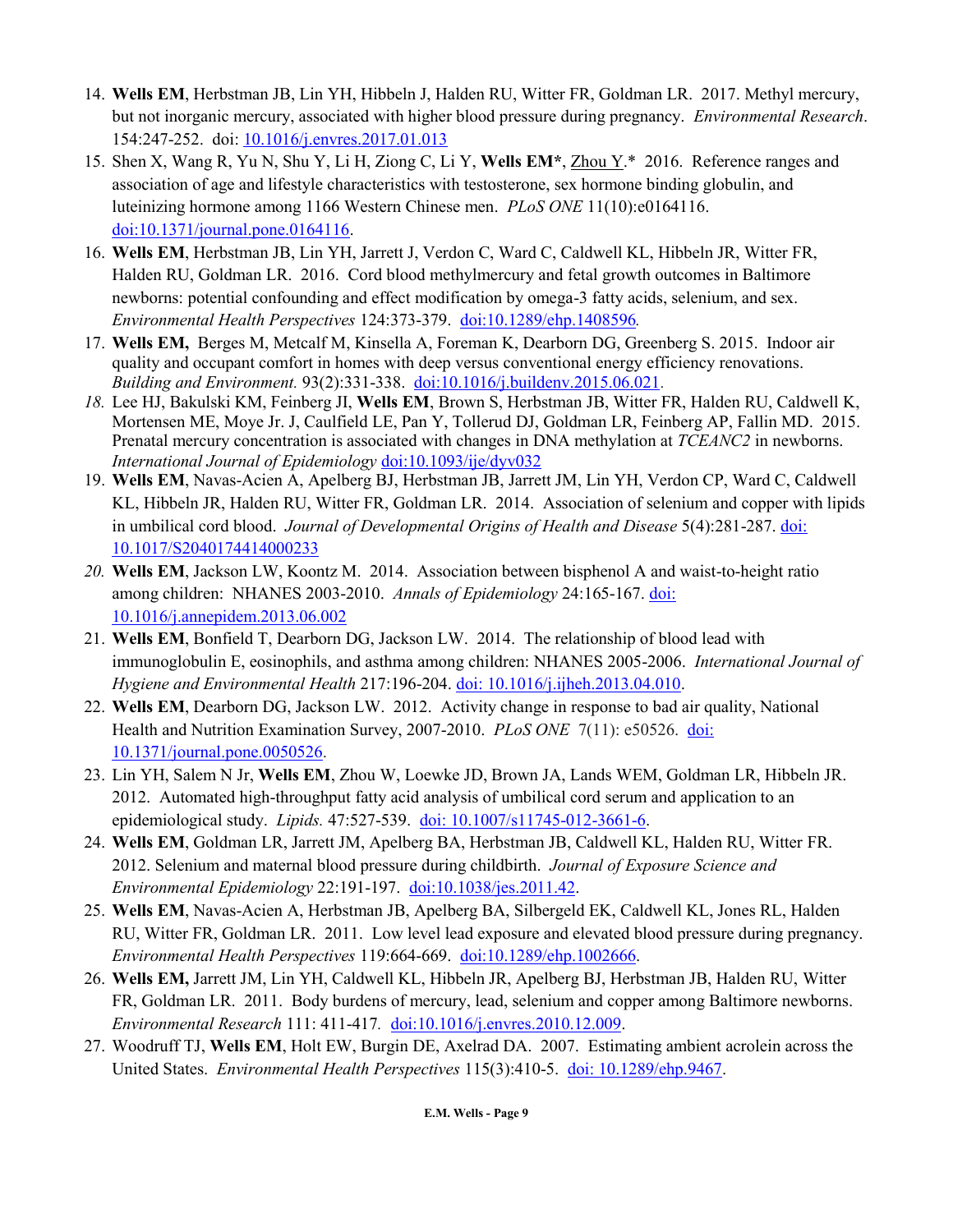#### *Other publications in scientific journals*

- 1. **Wells EM**. 2018. Prevention of elevated blood lead levels among child refugees and other susceptible populations. *American Journal of Public Health.* 108(2):163-4. doi: [10.2105/AJPH.2017.304220](http://ajph.aphapublications.org/doi/10.2105/AJPH.2017.304220) *[Invited editorial]*
- 2. **Wells EM**, Jackson LW, Koontz M. 2013. Decline in urinary bisphenol A concentrations among young children, NHANES 2003-2010. *Epidemiology* 24(1):167-8. doi: [10.1097/EDE.0b013e31827849b4](http://www.ncbi.nlm.nih.gov/pubmed/23232617) *[Research letter]*
- 3. **Wells EM**, Allen G, Newman C, Spurlock L, Khatri S. 2012. Seeing what you breathe: the Cleveland Hazecam. *American Journal of Public Health*. 102(9):1687. [doi: 10.2105/AJPH.2012.300707](http://www.ncbi.nlm.nih.gov/pubmed/22813420) *[Images of Health column].*

### *Technical reports*

- 1. Wells EM. 2019. "Bisphenol A". In: *Encyclopedia of Environmental Health, 2nd Edition*. Ed: Nriagu, JR. Elsevier. ISBN: 9780444639516. [https://www.elsevier.com/books/encyclopedia-of-environmental](https://www.elsevier.com/books/encyclopedia-of-environmental-health/nriagu/978-0-444-63951-6)[health/nriagu/978-0-444-63951-6](https://www.elsevier.com/books/encyclopedia-of-environmental-health/nriagu/978-0-444-63951-6)
- 2. "Hoosier's Health in a Changing Climate: A Report from the Indiana Climate Change Impacts Assessment." *Indiana Climate Change Impacts Assessment.* 2018. Filippelli G, Windhalm M, Filley R, Corner K, Ejeta G, Field W, Freeman J, Gibson J, Jay S, Johnson D, Moreno-Madriñán MJ, Mattes RD, Ogashawara I, Prather J, Rosenthal F, Smirat J, Wang Y, **Wells E**, Dukes J. <https://docs.lib.purdue.edu/cgi/viewcontent.cgi?article=1000&context=healthtr>
- 3. World Health Organization*. Children's Exposure to Mercury Compounds*. 2010. Geneva, Switzerland: World Health Organization. ISBN 978 92 4 150045 6. [http://www.who.int/ceh/publications/children\\_exposure/en/index.html](http://www.who.int/ceh/publications/children_exposure/en/index.html)
- 4. Health Effects Institute, Health Review Committee. Commentary on: *Controlled Exposures of healthy and asthmatic volunteers to concentrated ambient particles in metropolitan Los Angeles. Research Report 118*. 2003. Gong H, Sioutas C, Linn WS. Boston, MA: Health Effects Institute.
- 5. Health Effects Institute, Health Review Committee. Commentary on: *Peroxides and macrophages in the toxicity of fine particulate matter in rats. Research Report 117.* 2003. Laskin DL, Morio L, Hooper K, Li T-H, Buckley B, Turpin B. Boston, MA: Health Effects Institute.

## **PRESENTATIONS**

## *Invited Lectures*

- 1. Panel Discussant: Pollutants, Toxins, Health and Justice Panel. Next Steps- Environmental Justice, Climate Change, and Racial Justice Symposium. Purdue Center for the Environment (C4E), West Lafayette, IN. March 25-26, 2021.
- 2. Working Group Section Facilitator: Pollutants, Toxins, Health and Justice Working Group. Next Steps-Environmental Justice, Climate Change, and Racial Justice Symposium. Purdue Center for the Environment (C4E), West Lafayette, IN. March 25-26, 2021.
- 3. "Environmental Epidemiology Research". Research Conservations, Purdue Climate Change Research Center. Purdue University, West Lafayette, IN. November 13, 2020.
- 4. "Environmental Justice in Lake County, IN" Purdue Student Government Environmental Justice Panel. Purdue University, West Lafayette, IN. November 12, 2020.
- 5. "Science Communication with the Public" Health Sciences Graduate Student Organization. Purdue University, West Lafayette, IN. October 12, 2020.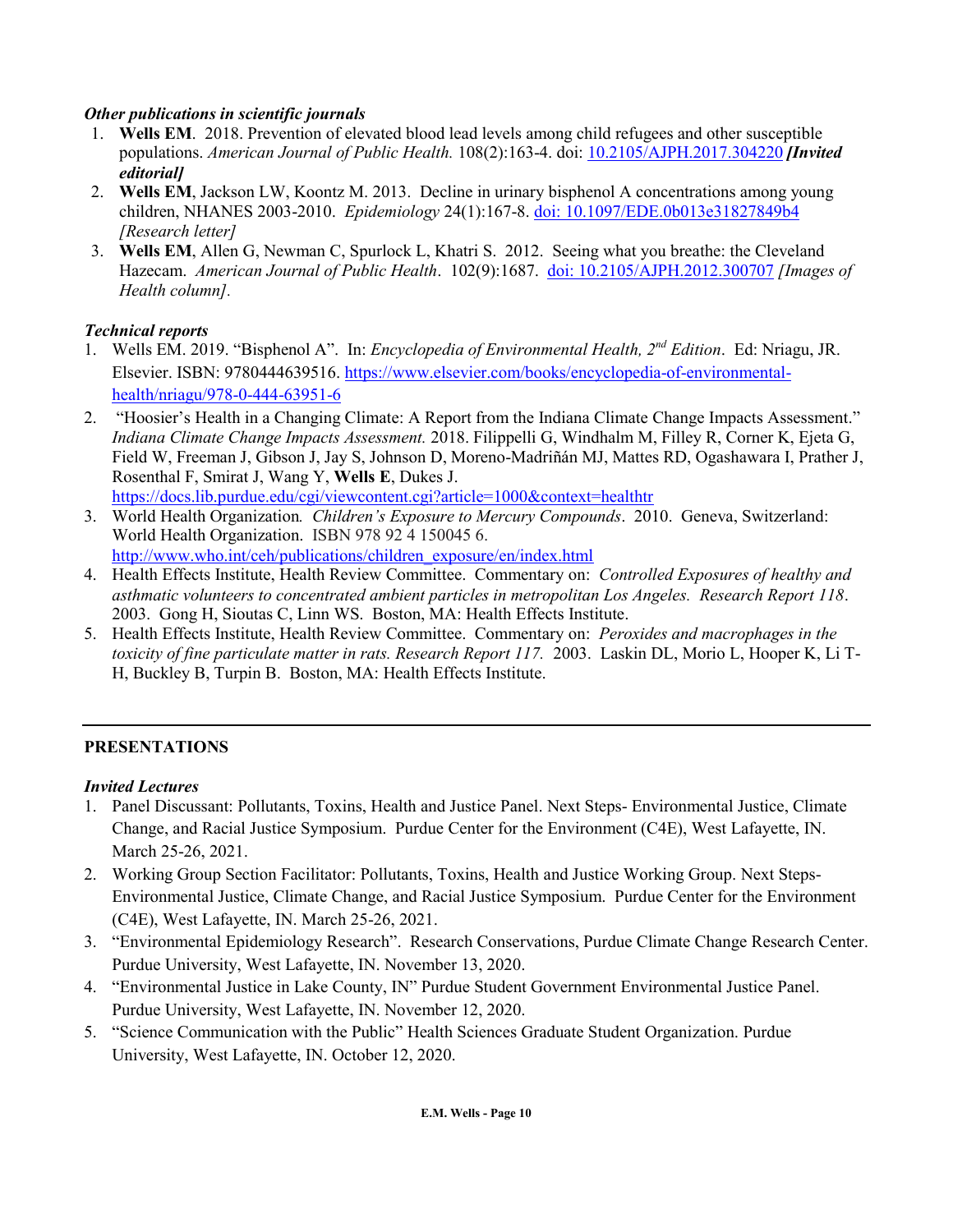- 6. "Lunch & Learn: Environmental Justice & Public Health Exposure and Other Stressors". Purdue University, Purdue Center for the Environment (C4E), West Lafayette, IN. October 7, 2020.
- 7. "Inorganic mercury as a negative confounder of the effects of methyl mercury on maternal and infant health outcomes," National Institute of Minimata Disease Forum within the Pacific Basin Consortium for Environment and Health 2019 Conference, Kyoto, Japan. September 16-19, 2019.
- 8. Research Blast Panelist. "Breaking Barriers: Improving Access to Health Services for Women and Children in Indiana" Public Health Symposium. West Lafayette, IN, April 22, 2019.
- 9. "Our evolving knowledge of the health effects of lead." Water Justice Forum. Valparaiso University, Valparaiso, IN. April 6, 2019.
- 10. "Lead: a persistent public health problem." Indiana Public Health Association's National Public Health Week Conference. Purdue University, West Lafayette, IN, April 3, 2019.
- 11. Invited panelist. "Protecting drinking water". Panel following Purdue Engineering Distinguished Lecture Series featuring Dr. Joan B. Rose. West Lafayette, IN, February 21, 2019.
- 12. "Sources and patterns of speciated mercury within the United States population." United States Environmental Protection Agency, Office of Research and Development. Webinar. July 24, 2018.
- 13. Invited panelist. "C4E Monthly Mingle" Topic: Environmental health. Purdue University Center for the Environment; West Lafayette, IN, October 28, 2016.
- 14. "Contemporary issues in environmental public health, illustrated with a case study of bisphenol A." Purdue University Public Health Journal Club. West Lafayette, Indiana, USA. March 25, 2015.
- 15. "Health outcomes related to lead and mercury exposure: results from a birth cohort study." Xin-Hua Hospital; Jiao Tong University School of Medicine; Shanghai, China. July 21, 2014.
- 16. "Environmental exposures and obesity." Part of: Snyder, Blake, and Wells EM. Prevention of youth risk behaviors. Indiana Joint National Public Health Week Conference. Fishers, Indiana, USA. April 8, 2014.
- 17. "Lead exposure and Alzheimer's Disease." Colloquium Cluster Hires: Prevention of Chronic Disease in Public Health. Purdue University, College of Health and Human Sciences; West Lafayette, Indiana. January 10, 2014.
- 18. "Climate Change and Health." Climate Change**,** Air Pollution and Your Health: A Cleveland Citizen Hearing; organized by Environmental Health Watch and Audubon Ohio. Cleveland Museum of Natural History, Cleveland, Ohio. June 6, 2012.
- 19. "The CWRU/CMNH climate change survey: the results are in!" Cleveland Museum of Natural History; Cleveland, Ohio. June 6, 2012.
- 20. "Health effects of mercury" Press Conference with Susan Hedman, EPA Region 5 Administrator; organized by Environmental Health Watch and Audubon Ohio. Rainbow Babies & Children's Hospital, Cleveland, Ohio. February 22, 2012.
- 21. "Environment, Health, and Mercury" Cleveland Clean Air Town Hall; organized by Environmental Health Watch and Audubon Ohio. St. Ignatius High School, Cleveland, Ohio. July 21, 2011.
- 22. "Healthy Home Environments: Asthma plus Air Quality Wireless Monitoring" Prevention Research Center for Healthy Neighborhoods Brownbag Series. November 10, 2010. *(with Dorr Dearborn.)*
- 23. "Healthy homes research: a focus on home environment exposures." Healthy Kids, homes, and places: Ensuring a better future for our community. Healthy Housing Strategic Alliance Summit. Cleveland Museum of Natural History, June 11, 2010.
- 24. "The concentration-dependent relationship of selenium with blood pressure in late pregnancy." Department of Epidemiology and Biostatistics Seminar, Case Western Reserve University, School of Medicine; Cleveland, Ohio. January 26, 2010.
- 25. "The relationship of metal & metalloid exposure during pregnancy with cardiovascular risk factors" National Center for Environmental Economics, Environmental Protection Agency; Washington, DC. July 1, 2009.
- 26. "Mercury, lead, and maternal blood pressure." Cleveland Museum of Natural History; Cleveland, Ohio. June 1, 2009.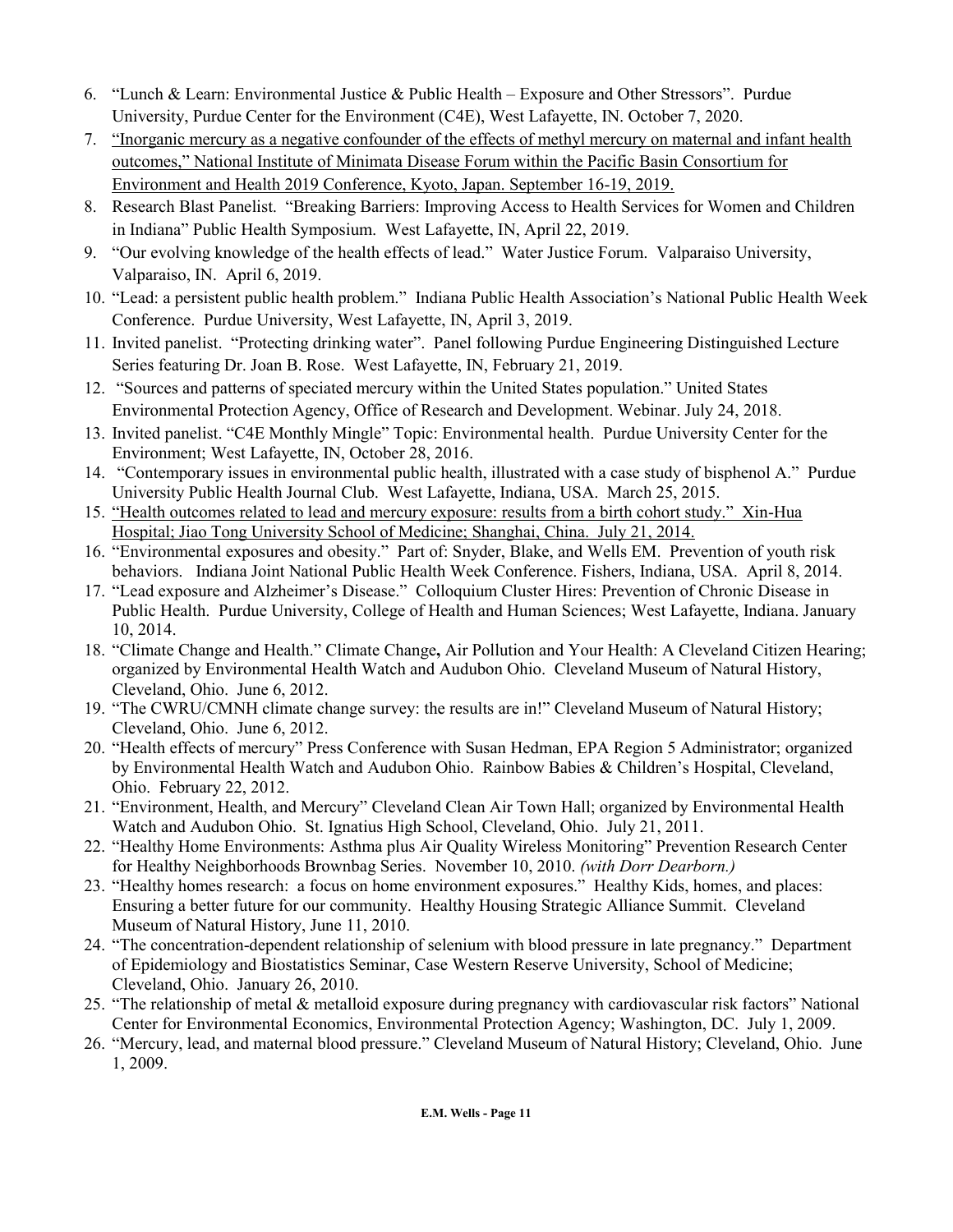- 27. "Metal exposure during pregnancy in relation to cardiovascular risk factors." Recruitment Weekend, Department of Environmental Health Sciences, Johns Hopkins Bloomberg School of Public Health; Baltimore, Maryland. January 30, 2009.
- 28. "Determinants of prenatal lead exposure in Baltimore: the Baltimore THREE Study." Occupational Health Nursing Seminar, Johns Hopkins University; Baltimore, Maryland. March 13, 2008.

### *Oral presentations at scientific meetings*

*Note: Students and postdocs mentored by Dr. Wells are underlined.*

- 1. **Wells EM**. "Epidemiological perspective of metal fume exposures in the workplace" in symposium: "Occupational metal exposures and consequences: the contribution of nano-sized particles". International Society for Trace Element Research in Humans 2019 Annual Meeting, Bali, Indonesia. September 22-26, 2019.
- 2. **Wells EM.** "Dietary correlates of methylmercury in seafood consumers and non-seafood consumers." Fourteenth International Conference on Mercury as a Global Pollutant (ICMGP), Krakow, Poland. September 8-13, 2019.
- 3. **Wells EM.** Beyond bone lead: a summary of research comparing bone manganese and bone aluminum with cognitive function in an occupational cohort. Metals Workshop. Harvard School of Public Health, Boston, MA, USA. June 14-15, 2018.
- 4. **Wells EM**, Rolle-McFarland D, Liu Y, Mostafaei F, Zheng W, Zhou Y, Nie LH. Blood metals and cognitive function in Chinese workers. International Society for Environmental Epidemiology Annual Meeting. Sydney, Australia. 24-28 September 2017.
- 5. Lam J, **Wells EM**, Woodruff TJ, Axelrad DA. Unification of cancer and non-cancer risk estimation: Case study of di-n-butyl phthalate. Society for Risk Analysis Annual Meeting. Denver, Colorado. December 7- 10, 2014.
- 6. **Wells EM**, Berges M. Air quality monitoring in homes renovated for energy efficiency. National Healthy Homes Conference. Nashville, Tennessee, USA. May 28-30, 2014.
- 7. Dearborn DG, **Wells EM**. Remote monitoring of residential indoor air quality: initial experience. National Healthy Homes Conference. Nashville, Tennessee, USA. May 28-30, 2014.
- 8. **Wells EM**. Age and demographic factors in relation to blood metal concentrations in the United States. Urban Health Conference, Indiana University-Purdue University Indianapolis Center for Urban Health. Indianapolis, Indiana, USA. April 1, 2014.
- 9. **Wells EM**, Koontz M, Jackson LW. Bisphenol A and obesity among children from NHANES 2003-2010. International Society for Environmental Epidemiology, 24<sup>th</sup> Annual Conference. Columbia, South Carolina, USA. August 26-30, 2012. Abstract in: *Epidemiology* 23(5S):S-81, 2012.
- 10. **Wells EM**, Jarrett JM, Verdon CP, Ward C, Caldwell KL, Witter RF, Halden RU, Goldman LR. Umbilical cord blood methyl and inorganic mercury concentrations and their relationship with ponderal index. The  $10<sup>th</sup>$ International Conference on Mercury as a Global Pollutant. Halifax, Nova Scotia, Canada. July 24-29, 2011.
- 11. **Wells EM**, Berges M, Metcalf M, Greenberg S, Dearborn DG. New study on deep green and healthy housing. National Healthy Homes Conference: Denver, Colorado. June 20-23, 2011.
- 12. **Wells EM**, Berges M, Vesper S, Yike I, Kirchner HL, Greenberg S, Dearborn DG. Long term follow-up of home environmental remediation for mold and moisture. National Healthy Homes Conference: Denver, Colorado. June 20-23, 2011.
- 13. **Wells EM**, Jarrett J, Verdon C, Caldwell K, Navas-Acien A, Witter F, Goldman LR. A dynamic relationship between methyl mercury, inorganic mercury, and total mercury in umbilical cord blood. International Society for Environmental Epidemiology 21th Annual Conference: Dublin, Ireland. 25-29<sup>th</sup> August 2009. Abstract in: Epidemiology 20(6S):S89, 2009.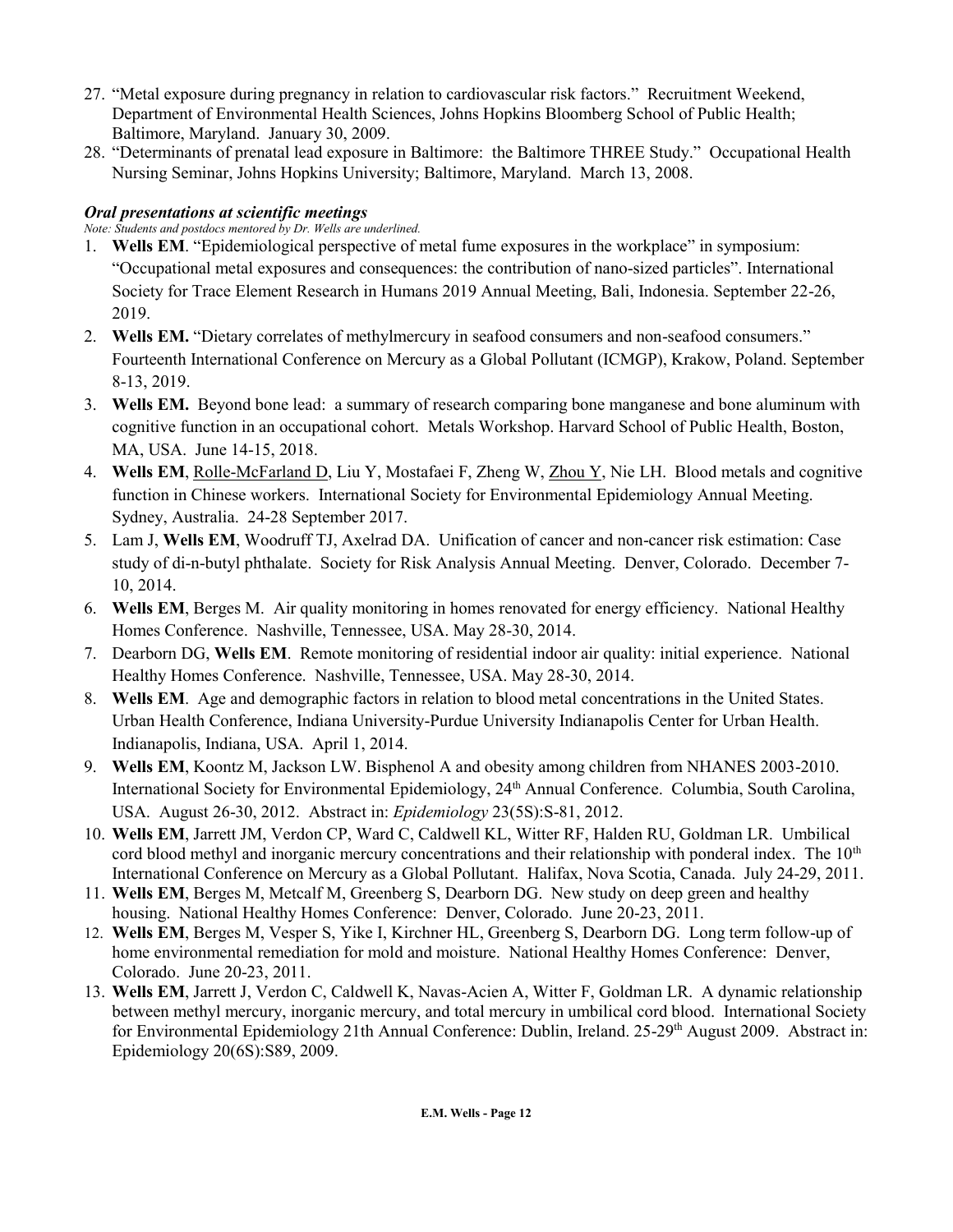### *Poster presentations at scientific meetings*

*Note: Students and postdocs mentored by Dr. Wells are underlined.*

- 1. Gallion H, **Wells EM**. Health Disparities in Lake County, IN and Prediction Model for Superfund Sites. Chicago Local Section of the American Industrial Hygiene Association's Student Night. Chicago, IL. February 27, 2019.
- 2. O'Connell R, **Wells EM**. An Analysis of Soil Contamination in East Chicago near the USS Lead Superfund Site. Chicago Local Section of the American Industrial Hygiene Association's Student Night. Chicago, IL. February 27, 2019. *[Won 1st place undergraduate poster award]*
- 3. Robbins M, **Wells EM**. Biomarker Concentrations of Heavy Metals in a Welder Population. Chicago Local Section of the American Industrial Hygiene Association's Student Night. Chicago, IL. February 27, 2019.
- 4. Jackson C, Horton CJ, **Wells EM**. Geographical Analysis of Occupational Exposure to Lead and Alzheimer's Disease Mortality. Chicago Local Section of the American Industrial Hygiene Association's Student Night. Chicago, IL. February 27, 2019.
- 5. Boyd S, Gorman C, **Wells EM**. Enhancing the international student experience through CPD exchange programmes: best practice for student-centered approaches for international students. Quality and Qualifications Ireland (QQI) Student-Centered Approaches Conference. Dublin, Ireland. November 20, 2018.
- 6. Hasan Z, Rolle-McFarland D, Liu Y, Mostafaei F, Zheng W, Nie LH, **Wells EM**. Comparison of aluminum biomarkers in an occupational population from Zunyi, China. American Industrial Hygiene Association Conference and Expo (AIHce). Philadelphia, PA. May 21-23, 2018.
- 7. Gallion H, **Wells EM**. Health disparities in East Chicago, IN. American Industrial Hygiene Association Conference and Expo (AIHce). Philadelphia, PA. May 21-23, 2018.
- 8. Rolle-McFarland D, Liu Y, Mostafaei F, Zheng W, Nie LH, **Wells EM**. Association between blood, nail, and bone manganese with motor function among Chinese workers. Society of Toxicology 57<sup>th</sup> Annual Meeting and Expo. San Antonio, TX. March 12-15, 2018.
- 9. Rolle-McFarland D, Liu Y, Mostafaei F, Zheng W, Nie LH, **Wells EM**. Association between blood, nail, and bone manganese with cognitive outcomes among Chinese workers. Society of Toxicology 57<sup>th</sup> Annual Meeting and Expo. San Antonio, TX. March 12-15, 2018.
- 10. Hasan Z, Rolle-McFarland D, Liu Y, Mostafaei F, Zheng W, Nie LH, **Wells EM**. Comparison of aluminum biomarkers in an occupational population from Zunyi, China. Ohio Valley Society of Toxicology (OVSOT) Annual Meeting. West Lafayette, IN. 1 December 2017.
- 11. Gallion H, **Wells EM**. Health disparities in East Chicago, IN. Ohio Valley Society of Toxicology (OVSOT) Annual Meeting. West Lafayette, IN. 1 December 2017.
- 12. **Wells EM**, Acharya L, Freeman J. Establishment of a community-academic partnership to promote environmental and community health in Indiana. Purdue Center for the Environment (C4E) Fourth Annual Purdue Environmental Community Mixer. 15 September 2017.
- 13. Rolle-McFarland D, Liu Y, Mostafaei F, Zhou Y, Zheng W, Nie LH, **Wells EM**. The association between blood and bone manganese with cognitive test scores. International Society for Environmental Epidemiology Annual Meeting. Sydney, Australia. 24-28 September 2017.
- 14. Horton C, **Wells EM**. Occupational Lead (Pb) exposure and Alzheimer's disease (AD). American Industrial Hygiene Conference and Exposition (AIHce). Seattle, WA. 4-7 June 2017.
- 15. Hall K, Boor B, Dydak U, **Wells EM**. Methodology to assess metal content in welding fume by particle size. American Industrial Hygiene Conference and Exposition (AIHce). Seattle, WA. 4-7 June 2017.
- 16. Rolle-McFarland D, Liu Y, Mostafaei F, Zhou Y, Zheng W, Nie LH, **Wells EM**. The Association between bone and blood manganese with cumulative occupational-Mn exposure. Indiana Public Health Month Conference. Indiana Public Health Association. Purdue University, West Lafayette, IN. April 20, 2017.
- 17. Cervi MM, **Wells EM**. Analyzing the Effects of Lead and Manganese Exposure on Blood Pressure among US Children and Adolescents. Indiana Public Health Month Conference. Indiana Public Health Association. Purdue University, West Lafayette, IN. April 20, 2017.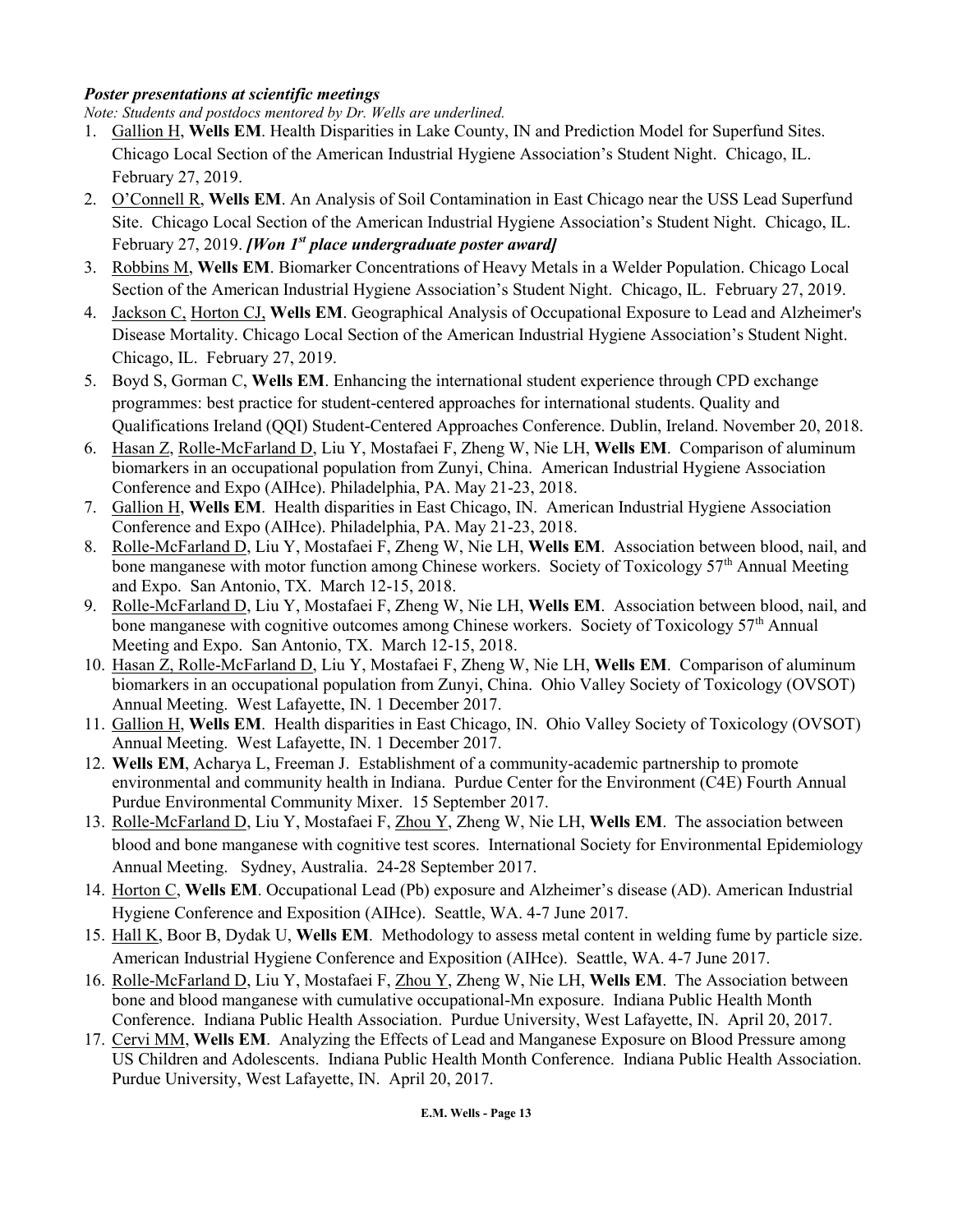- 18. Gallion H, Hasan Z, **Wells EM**. Climate Change and Health Impacts in Indiana. Purdue Undergraduate Research Symposium. Purdue University, West Lafayette, IN. April 11, 2017.
- 19. Zhou J, Rolle-McFarland D, Liu Y, Mostafaei F, Zhou Y, Zheng W, Nie LH. **Wells EM**. Correlation between tea consumption with blood and bone manganese (Mn) concentration in Chinese workers. Purdue Undergraduate Research Symposium. Purdue University, West Lafayette, IN. April 11, 2017.
- 20. Cervi MM, **Wells EM**. Analyzing the Effects of Lead and Manganese Exposure on Blood Pressure among US Children and Adolescents. Purdue Undergraduate Research Symposium. Purdue University, West Lafayette, IN. April 11, 2017.
- 21. Nie L, Liu Y, Byrne P, Mostafaei F, Rolle D, Hsieh M, Zheng W, **Wells EM**. Customized Compact Neutron Activation Analysis System to Quantify Manganese (Mn) and Aluminum (Al) in Bone *In Vivo*. 56th Annual Meeting of the Society of Toxicology. Baltimore, Maryland. March 12-16, 2017.
- 22. Hall KM, Hughes AJ, Nour M, Thomas S, Ward EJ, Boor B, **Wells EM**. Real-time characterization of nanoparticle exposures by welders: impact of base metal and weld-type. Herrick Laboratories – Industrial Advisory Committee Conference Poster Show, Purdue University, West Lafayette, Indiana. October 28, 2016.
- 23. Rolle D, Liu Y, Mostafaei F, Zhou Y, Zheng W, Nie LH, **Wells EM**. Bone manganese (BnMn) as a biomarker of cumulative Mn exposure and an indicator of neurological deficit: a pilot study. College of Health and Human Sciences Fall Research Day, Purdue University, West Lafayette, IN. October 26, 2016.
- 24. Hall KM, Hughes AJ, Nour M, Thomas S, Ward EJ, Boor B, **Wells EM**. Real-time characterization of nanoparticle exposures by welders: impact of base metal and weld-type. College of Health and Human Sciences Fall Research Day, Purdue University, West Lafayette, Indiana. October 26, 2016.
- 25. Rolle D, Liu Y, Mostafaei F, Zhou Y, Zheng W, Nie LH, **Wells EM**. Bone manganese (BnMn) as a biomarker of occupational Mn exposure. 28th International Neurotoxicology Conference: Manganese Health Effects on Neurodevelopment & Neurodegenerative Diseases. New York City, NY, USA. September 25-28.
- 26. Rolle D, Liu Y, Mostafaei F, Zhou Y, Zheng W, Nie LH, **\*Wells EM**. Bone manganese (BnMn) as a biomarker of cumulative Mn exposure and an indicator of neurological deficit: a pilot study. International Society for Environmental Epidemiology 28<sup>th</sup> Annual Meeting. Rome, Italy. September 1-4, 2016.
- 27. Baker M, Wilson C, Logsdon B, Wilkerson A, Rolle D, Rosenthal FR, Dydak U, **Wells EM**. Zinc and lead concentrations in blood: an occupational study. Purdue Undergraduate Research Symposium. Purdue University, West Lafayette, IN. April 12, 2016.
- 28. Wilson C, Baker M, Logsdon B, Wilkerson A, Rolle D, Rosenthal FR, Dydak U, **Wells EM**. Manganese and iron concentrations in blood: an occupational study. Purdue Undergraduate Research Symposium. Purdue University, West Lafayette, IN. April 12, 2016.
- 29. Zhou J, Rolle D, Liu Y, Zhou Y, Zheng W, Nie LH, **Wells EM**. Correlation of alcohol use and smoking with neurological performance in an occupational Chinese cohort. Purdue Undergraduate Research Symposium. Purdue University, West Lafayette, IN. April 12, 2016.
- 30. Rolle D, Liu Y, Mostafaei F, Zhou Y, Zheng W, Nie LH, **Wells EM**. Bone manganese (BnMn) as a biomarker of cumulative Mn exposure: a pilot study. Indiana Public Health Week Conference. Indianapolis, IN. April 7, 2016.
- 31. Rolle D, Liu Y, Mostafaei F, Zhou Y, Zheng W, Nie LH, **Wells EM**. Bone manganese (BnMn) as a biomarker of cumulative Mn exposure: a pilot study. Public Health Symposium: "How technology is improving public health." Purdue University MPH Program, West Lafayette, IN. April 5, 2016.
- 32. **Wells EM**, Ward E, Nour M, Horton C, Rosenthal RF, Dydak U. Impact of welding material on manganese exposure among welders. University of Michigan Center for Occupational Health and Safety Engineering's Research Symposium. Ann Arbor, Michigan. March 18, 2016.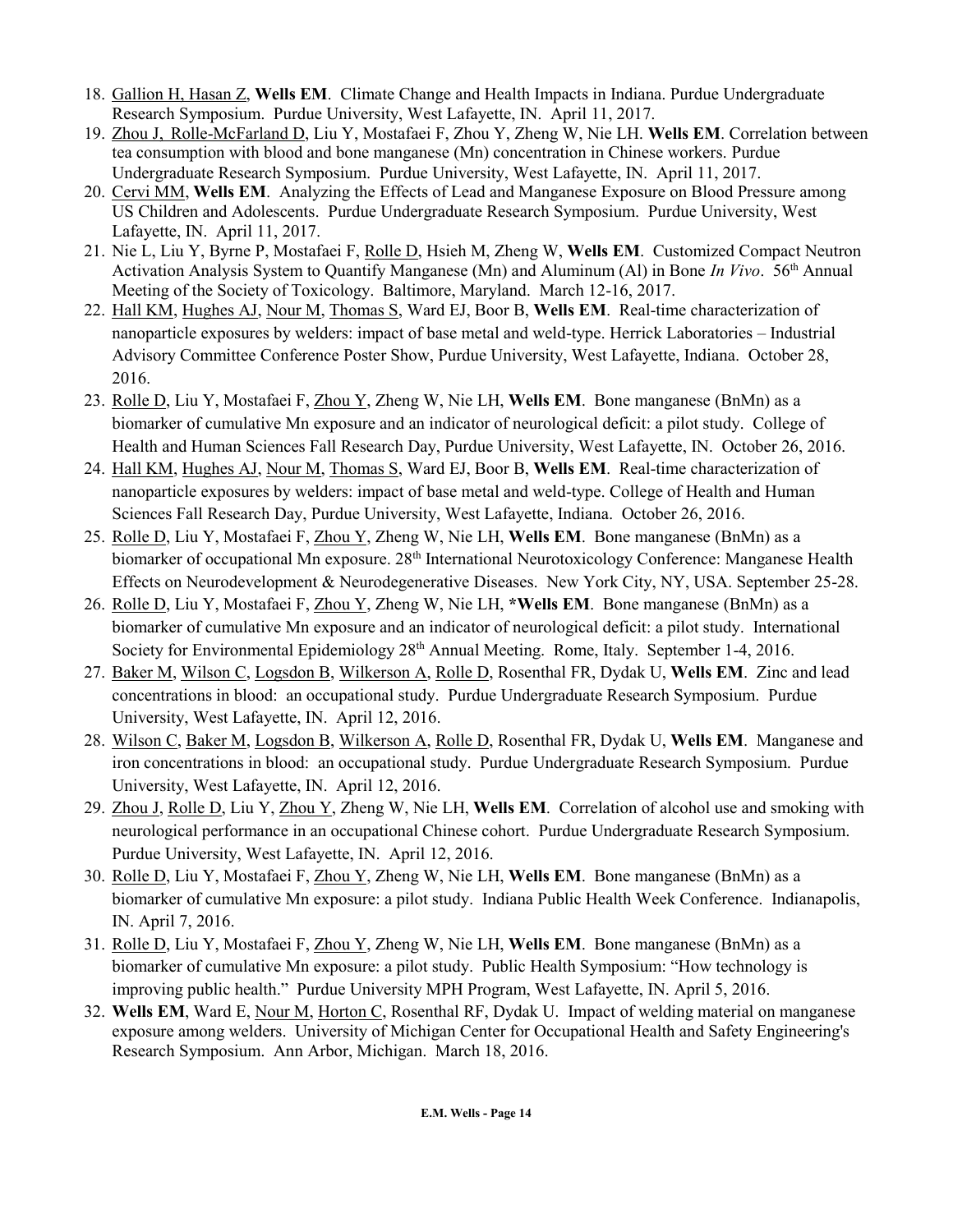- 33. Zhou Y, Shen X, Yu N, Shi Y, **Wells EM**. Which testosterone measurements change with aging? A crosssectional study of 1166 adult makes in western China. International Scholars Research Symposium. Purdue University, West Lafayette, IN. March 8, 2016.
- 34. Rolle D, Zheng W, Nie L, **Wells EM**. Blood lead, blood manganese and grip strength in older U.S. adults: NHANES 2011-2012. American Public Health Association Annual Meeting. Chicago, Illinois. October 21- November 4, 2015.
- 35. **Wells EM**, Hoepner LA, Herbstman JB. BPA and its replacements in pregnant women. Children's Environmental Health Network 2015 Research Conference. Austin, Texas. February 4-6, 2015.
- 36. **Wells EM**, Rolle D, Nie L, Zheng W. Blood lead, blood manganese and memory in older US adults. College of Health and Human Sciences Fall Research Day. Purdue University, West Lafayette, IN. October 29, 2014.
- 37. **Wells EM**, Rolle D, Nie L, Zheng W. Blood lead, blood manganese and memory in older US adults. International Society for Environmental Epidemiology 26<sup>th</sup> Annual Conference. Seattle, Washington. August 24-28, 2014.
- 38. **Wells EM**, Moore D, Nishioka M, Mozes J, Loparo KA, Greenberg S, Dearborn DG. Development of a lowcost, real-time, telemetric, continuous residential indoor air quality monitoring system: progress and lessons learned. Research ShowCASE 2014. Case Western Reserve University, Cleveland, O, USA. 18 April 2014.
- 39. **Wells EM**, Jackson LW, Koontz M. Cross-sectional analysis of bisphenol A with blood pressure among children. College of Health and Human Sciences Fall Research Day, Purdue University, West Lafayette, Indiana. October 22, 2013.
- 40. **Wells EM**, Jackson LW, Koontz M. Cross-sectional analysis of bisphenol A with blood pressure among children. International Society for Environmental Epidemiology, 25<sup>th</sup> Annual Conference. Basel, Switzerland. August 19-23, 2013. Abstract online:<http://ehp.niehs.nih.gov/ehbasel13/p-1-24-07/>
- 41. **Wells EM**, Moore D, Nishioka M, Mozes J, Loparo KA, Greenberg S, Dearborn DG. Development of a lowcost, real-time, telemetric, continuous residential indoor air quality monitoring system: progress and lessons learned. International Society for Environmental Epidemiology, 25<sup>th</sup> Annual Conference. Basel, Switzerland. August 19-23, 2013. Abstract online:<http://ehp.niehs.nih.gov/ehbasel13/p-3-08-07/>
- 42. **Wells EM**, Moore D, Nishioka M, Mozes J, Loparo KA, Greenberg S, Dearborn DG. Remote Monitoring of Residential Air Quality: Progress Report. National Children's Study Expanded Steering Committee Meeting. Bethesda, Maryland, USA. March 21-22, 2013.
- 43. Halladay A, Katz S, Newman O, Skogstrom T, **Wells EM**. Protecting Reproductive Health through Enhancing Stakeholder Involvement. American Public Health Association 140th Annual Meeting. San Francisco, California, USA. October 27-31, 2012.
- 44. **Wells EM**, Dearborn DG, Jackson LW. Individual activity change in response to poor air quality. International Society for Environmental Epidemiology, 23rd Annual Conference. Barcelona, Spain. September 13-16, 2011.
- 45. Jackson LW, **Wells EM**, Dearborn DG. The association between blood lead levels and childhood asthma, NHANES 2005-2006. 23rd Annual Meeting of the Society for Pediatric and Perinatal Epidemiologic Research (SPER): Seattle, Washington. June 22-23, 2010.
- 46. Jackson LW, **Wells EM**, Dearborn DG. The association between blood lead levels and Immunoglobulin E in children, NHANES 2005-2006. Annual Meeting of the Society for Epidemiologic Research (SER): Seattle, Washington. June 23-26, 2010. Abstract in: *American Journal of Epidemiology* 171 (Suppl 11): S81, 2010.
- 47. **Wells EM**, Jarrett JM, Apelberg BJ, Herbstman JB, Navas-Acien A, Caldwell KL, Halden RU, Witter FR and Goldman LR. The non-monotonic relationship of selenium exposure with blood pressure and hypertension during late pregnancy. 23rd Annual Meeting of the Society for Pediatric and Perinatal Epidemiologic Research (SPER): Seattle, Washington. June 22-23, 2010.
- 48. **Wells EM**, Navas-Acien A, Apelberg BJ, Herbstman JB, Jarrett JM, Caldwell KL, Halden RU, Witter FR, and Goldman LR. Association of selenium and copper with triglycerides in umbilical cord blood serum. Research ShowCASE 2010, Case Western Reserve University: Cleveland, Ohio. 15 April 2010.
- 49. **Wells EM,** Navas-Acien A, Apelberg BJ, Herbstman JB, Jarrett JM, Caldwell KL, Halden RU, Witter FR, and Goldman LR. Association of selenium and copper with triglycerides in umbilical cord blood serum.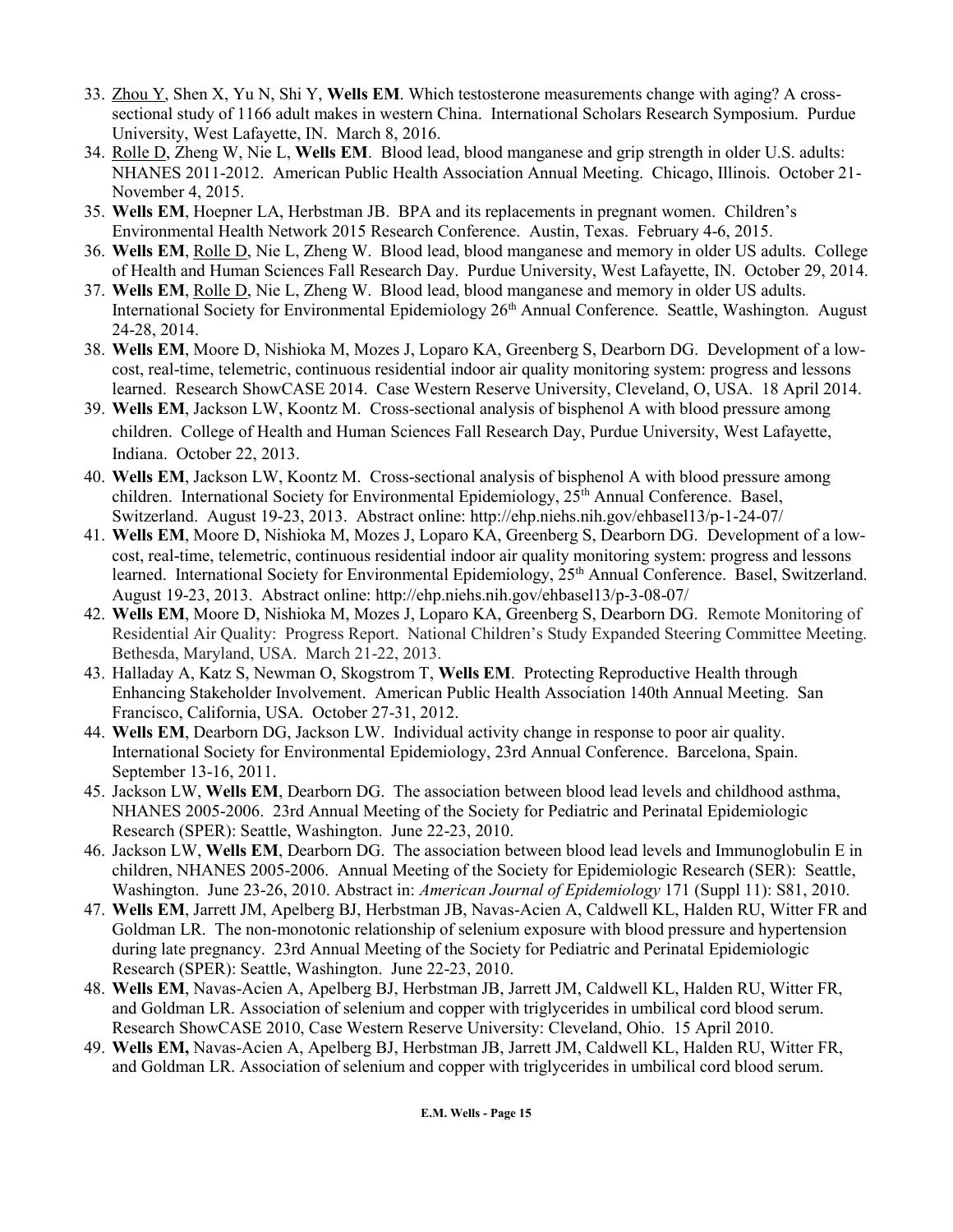Society of Toxicology, PPTOXII: Role of Environmental Stressors in the Developmental of Origins of Disease: Miami Beach, Florida. 7-10 December 2009.

- 50. **Wells EM**, Verdon C, Jarrett J, Caldwell K, Witter F, Navas-Acien A, Goldman LR. The importance of mercury speciation in the association of mercury exposure during pregnancy with elevated maternal blood pressure. International Society for Environmental Epidemiology 21th Annual Conference: Dublin, Ireland. 25-29th August 2009. Abstract in: *Epidemiology* 20(6):S220, 2009.
- 51. **Wells EM**, Navas-Acien A, Caldwell KL, Jones RL, Apelberg BJ, Herbstman JB, Halden RU, Witter FR, Goldman LR. Serum and lipids in umbilical cord serum. International Society for Environmental Epidemiology 20th Annual Conference: Pasadena, USA. 12-16 October 2008. Abstract in: *Epidemiology* 19(6):S86, 2008.
- 52. **Wells EM,** Goldman LR, Jones RL, Caldwell KL, Apelberg BJ, Herbstman JB, Halden RU and Witter FR. Public health policy implications of socioeconomic and demographic correlates of prenatal lead exposure. American Public Health Association 135<sup>th</sup> Annual Meeting & Exposition: Washington, D.C. 3-7 November 2007.
- 53. **Wells EM**, Goldman LR, Caldwell KL, Jones RL, Apelberg BJ, Herbstman JB, Witter FR, Navas-Acien A and Halden RU. Modeling low level cord blood exposure and maternal blood pressure. International Society for Environmental Epidemiology 19th Annual Conference: Mexico City, Mexico. 5-9 September 2007. Abstract in: *Epidemiology*. 18(5S):S172, 2007.
- 54. **Wells EM,** Axelrad DA, Woodruff TJ. Are male newborns at risk of decreased testosterone or anogential distance following *in utero* phthalate exposure? UCSF-CHE Summit on Environmental Challenges to Reproductive Health and Fertility: San Francisco, CA. 28-30 January 2007.

# *Ethics discussions at International Society for Environmental Epidemiology (ISEE) meetings*

*Developed and led ethics discussion related to topics presented within a scientific oral session*

- 1. **Wells EM**. Characterization of long--term or intergenerational risks from environmental hazards. International Society for Environmental Epidemiology 28<sup>th</sup> Annual Meeting. Rome, Italy. September 1-4, 2016
- 2. **Wells EM.** Ethical and philosophical considerations of occupational cancer epidemiology. International Society for Environmental Epidemiology 26<sup>th</sup> Annual Conference. Seattle, Washington. August 24-28., 2014.
- 3. **Wells EM.** Ethical dimensions of reporting research findings. International Society for Environmental Epidemiology 26th Annual Conference. Seattle, Washington. August 24-28., 2014.
- 4. **Wells EM.** Privacy and other ethical considerations concerning research with susceptible populations in the digital age. International Society for Environmental Epidemiology, 25<sup>th</sup> Annual Conference. Basel, Switzerland. August 19-23, 2013. Abstract online:<http://ehp.niehs.nih.gov/ehbasel13/o-2-23-06/>

### **PROFESSIONAL ACTIVITIES**

| Society membership         | American Public Health Association (APHA)<br>International Society for Children's Health and the Environment (ISCHE)<br>International Society for Environmental Epidemiology (ISEE)<br>International Society for Exposure Science (ISES)<br>Society for Pediatric and Perinatal Epidemiologic Research (SPER)<br>Society for Epidemiologic Research (SER)<br>Society of Toxicology (SOT) |
|----------------------------|------------------------------------------------------------------------------------------------------------------------------------------------------------------------------------------------------------------------------------------------------------------------------------------------------------------------------------------------------------------------------------------|
| <b>Society involvement</b> | ISEE Ethics and Philosophy Committee member (2012-)<br>Membership Coordinator (2015-2017)                                                                                                                                                                                                                                                                                                |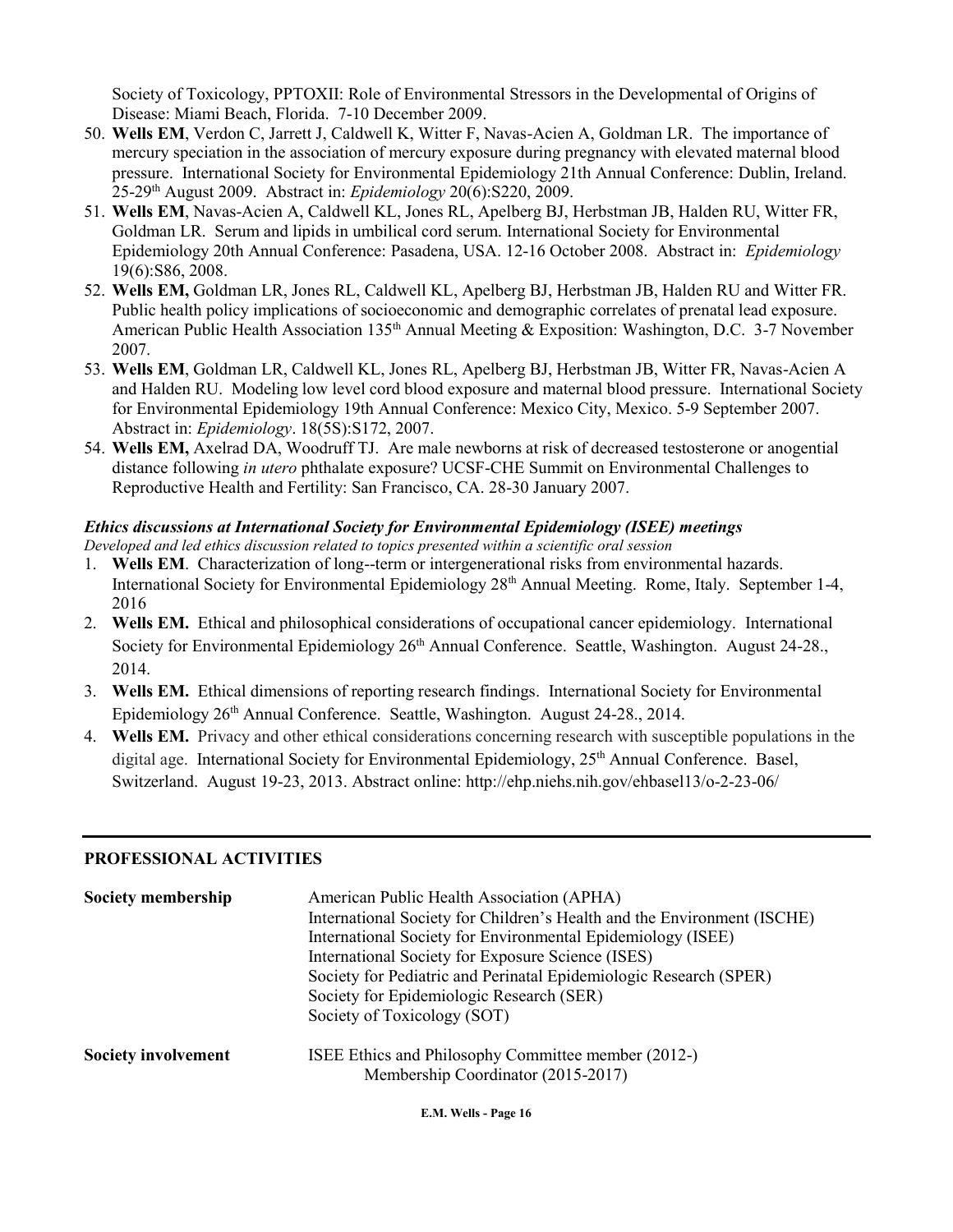|                                 | ISEE – conference session chair $(2013, 2014x2)$<br>International Society for Trace Element Research in Humans (ISTERH)-<br>conference session chair (2019)<br>Pacific Basin Consortium for Environment and Health – conference session chair<br>(2019)<br>Fourteenth International Conference on Mercury as a Global Pollutant (ICMGP)<br>$-$ conference session chair (2019)                                                                                                                                                                                                                                                                                                                                                                                                                                                                                                                                                                                                                                                                                                                                                                                                                                                                                                                                                                                                                                                                                                                          |
|---------------------------------|---------------------------------------------------------------------------------------------------------------------------------------------------------------------------------------------------------------------------------------------------------------------------------------------------------------------------------------------------------------------------------------------------------------------------------------------------------------------------------------------------------------------------------------------------------------------------------------------------------------------------------------------------------------------------------------------------------------------------------------------------------------------------------------------------------------------------------------------------------------------------------------------------------------------------------------------------------------------------------------------------------------------------------------------------------------------------------------------------------------------------------------------------------------------------------------------------------------------------------------------------------------------------------------------------------------------------------------------------------------------------------------------------------------------------------------------------------------------------------------------------------|
| <b>Editorial board member</b>   | International Journal of Hygiene and Public Health (2018-)                                                                                                                                                                                                                                                                                                                                                                                                                                                                                                                                                                                                                                                                                                                                                                                                                                                                                                                                                                                                                                                                                                                                                                                                                                                                                                                                                                                                                                              |
| Ad-hoc reviewer (journals)      | American Journal of Public Health<br><b>Biological and Trace Element Research</b><br><b>BMJ</b> Open<br>Environmental Epidemiology<br><b>Environmental Health</b><br><b>Environmental Health Perspectives</b><br><b>Environment International</b><br><b>Environmental Research</b><br><b>Environmental Science and Pollution Research</b><br>Environmental Science & Technology<br><b>Food and Chemical Toxicology</b><br><b>Health Reports</b><br>International Archives of Occupational and Environmental Health<br><b>International Journal of Pediatrics</b><br>International Journal of Environmental and Occupational Health<br>International Journal of Environmental Research and Public Health<br>International Journal of Hygiene and Public Health<br><b>JAMA</b> Pediatrics<br>International Journal of Hygiene and Environmental Health<br>Journal of Biological Inorganic Chemistry<br>Journal of Exposure Science & Environmental Epidemiology Journal of<br>Occupational Medicine and Toxicology<br>Journal of Occupational and Industrial Hygiene<br>Journal of Pediatrics<br>Journal of Purdue Undergraduate Research<br>Journal of Toxicology<br>Journal of Toxicology and Environmental Health, Part A: Current Issues<br>Journal of Trace Elements in Medicine and Biology<br>Neuroepidemiology<br>Molecular Nutrition and Food Research<br>Occupational and Environmental Medicine<br>PL <sub>o</sub> S ONE<br><b>Public Health Nutrition</b><br>Science of the Total Environment |
| Ad-hoc reviewer (fellowship)    | National Fellowships Program, Sigma Delta Epsilon, Graduate Women in<br>Science $(2012)$                                                                                                                                                                                                                                                                                                                                                                                                                                                                                                                                                                                                                                                                                                                                                                                                                                                                                                                                                                                                                                                                                                                                                                                                                                                                                                                                                                                                                |
| <b>Ad-hoc reviewer (grants)</b> | Purdue School of Health Sciences, PRF Graduate Research Fellowship and<br>Blisland Dissertation Fellowships (2015)                                                                                                                                                                                                                                                                                                                                                                                                                                                                                                                                                                                                                                                                                                                                                                                                                                                                                                                                                                                                                                                                                                                                                                                                                                                                                                                                                                                      |